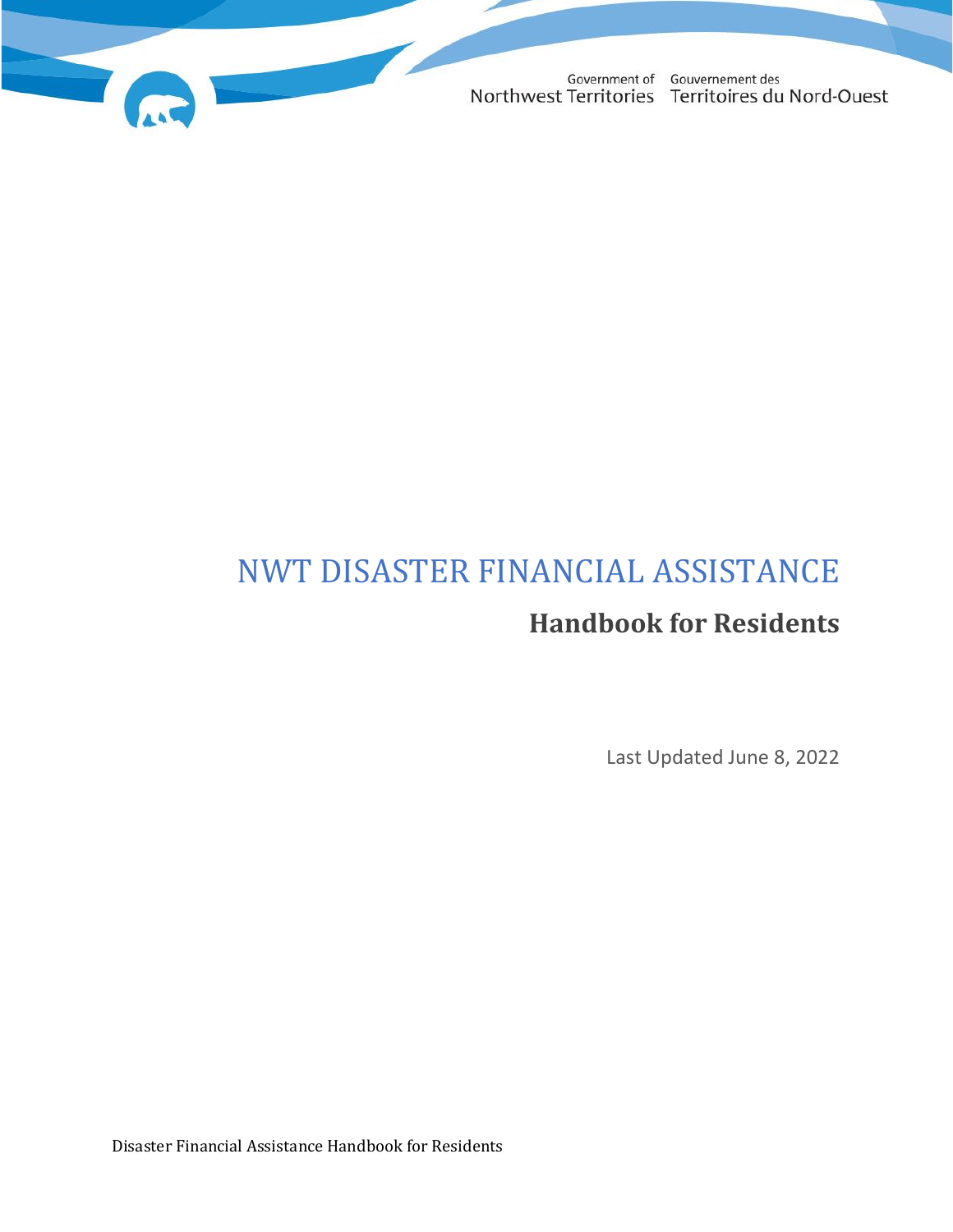# **Table of Contents**

This document is a living one in that is expected to require revisions from one disaster event to the next. The Government of the Northwest Territories relies upon the feedback and suggestions from the last hazard event to keep this document current and valid. As new items are identified, as current items become out of date, and as costs change, this document will be updated to reflect those changes.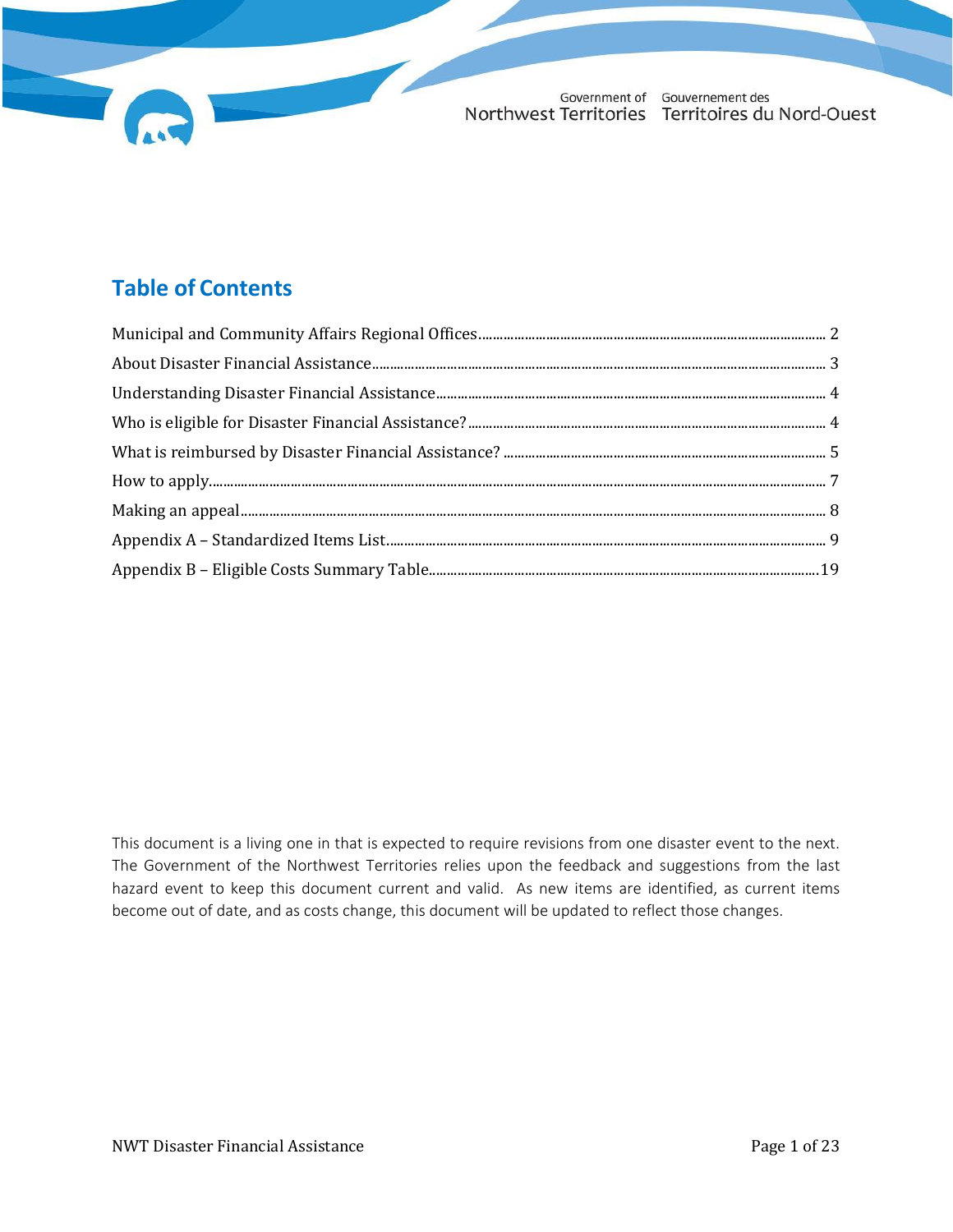

### <span id="page-2-0"></span>**Municipal and Community Affairs Regional Offices**

### Beaufort Delta – Inuvik

GNWT Multi-Use Building 106 Veterans Way PO Box 1740 Phone: (867) 777-7121 Toll-Free: 1-877-777-3322 Fax: (867) 777-7352

#### Sahtu - Norman Wells

#27 Mackenzie Drive - 2nd Floor Heritage Building PO Box 70 Phone: (867) 587-7100 Fax: (867) 587-2044

#### South Slave - Fort Smith

177 McDougal Road 2nd Floor, Sweetgrass Building PO Box 127 Phone: (867) 872-6525 Fax: (867) 872-6526

### North Slave - Yellowknife

1st Floor, Laing Building PO Box 1320 Phone: (867) 767-9167 Fax: (867) 873-0622

#### Dehcho – Fort Simpson

2nd Floor, Milton Building (Above CIBC) PO Box 240 Phone: (867) 695-7220 Fax: (867) 695-2029

South Slave Hay River Office – Hay River #8, Capital Drive (Courthouse Building)

PO Box 4356 Fax: (867) 874-4603

### North Slave Behchokǫ̀ Office - Behchokǫ̀

2nd Floor, Nishi Khon Centre Fax: (867) 392-6312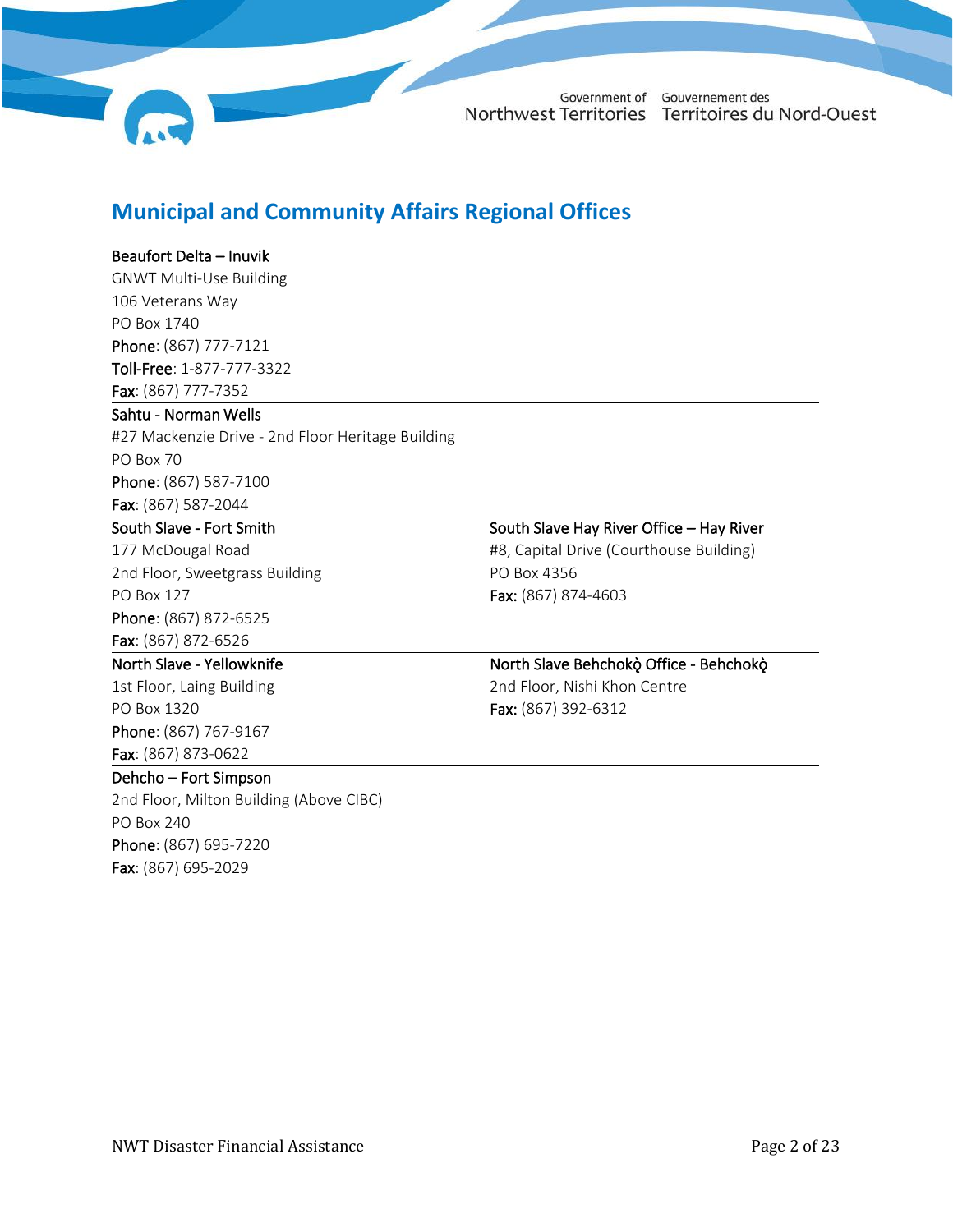### <span id="page-3-0"></span>**About Disaster Financial Assistance**

The Government of the Northwest Territories (GNWT) Disaster Assistance Policy (DAP) may be applied in the event of a natural disaster causing widespread damage affecting a large area or number of people which threatens loss of life, injury, property damage or economic disruption. The Department of Municipal and Community Affairs (MACA) administers the DAP on behalf of the GNWT.

DAP is a government-funded assistance program that may be implemented after a widespread disaster to ensure essential community functioning and cover the essential basic needs of residents, small businesses, non-profit organizations and local authorities. Disaster assistance is limited to essential items, the loss of which was neither preventable nor insurable. It is not an insurance program to recover all losses but provides assistance when the costs of a disaster exceed what eligible recipients could reasonably be expected to bear on their own.

DAP is not intended to provide assistance for events affecting a single sector or property, accidents, chronic or pandemic health emergencies, or wildfires unless it threatens values-at-risk as set out in the Forest Fire Management Policy.

DAP aligns with the Government of Canada's [Disaster Financial Assistance Arrangements](https://www.publicsafety.gc.ca/cnt/mrgnc-mngmnt/rcvr-dsstrs/gdlns-dsstr-ssstnc/index-en.aspx) (DFAA) Guidelines. The DFAA supports provinces and territories in providing or reinstating the necessities of life to individuals, including help to repair and restore damaged homes.

The Government of Canada helps communities on reserve access emergency assistance through its [Emergency Management Assistance Program.](https://www.sac-isc.gc.ca/eng/1534954090122/1535120506707) The GNWT will coordinate flood recovery for First Nation Reserves in the Northwest Territories (NWT) with the Federal Government through Crown-Indigenous Relations and Northern Affairs Canada and Indigenous Services Canada.

The process to access disaster financial assistance through MACA is the same for residents living on a First Nations Reserve, but determinations on eligible claims and the funding provided may differ.

These guidelines are for **residents** once the DAP has been implemented. It can help residents understand:

- The program
- Who can apply
- What it can help with
- How to apply or appeal
- Your responsibilities when receiving assistance

### **Please read this handbook carefully before applying.**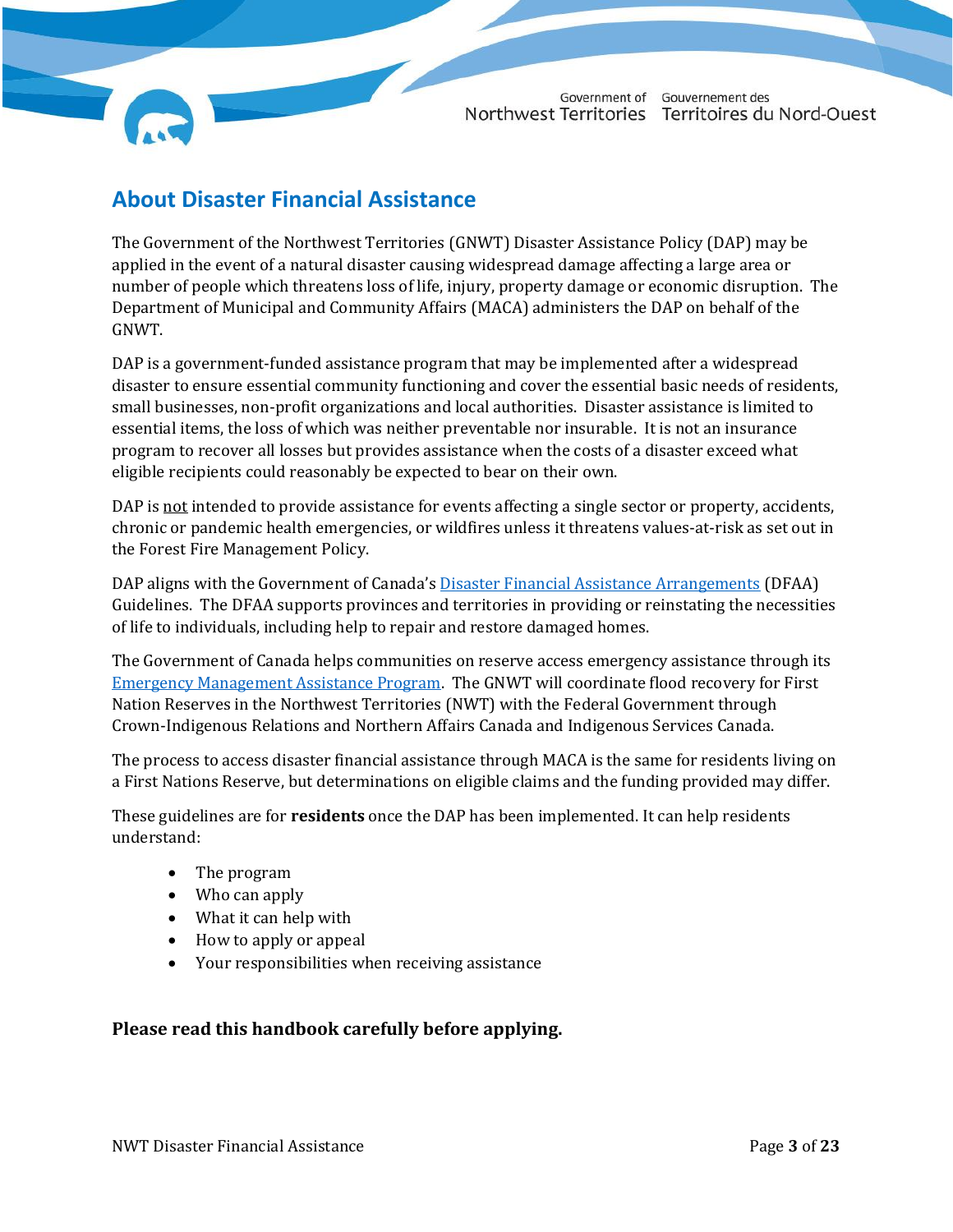### <span id="page-4-0"></span>**Understanding Disaster Financial Assistance**

#### **The Disaster Assistance Policy**

Residents, small businesses, non-profit organizations, local authorities, and all levels of government are responsible for taking reasonable action to prevent and minimize damage resulting from a disaster.

Under the DAP, a single property can only be eligible for assistance up to 3 times, depending on whether mitigation measures were taken.

Assistance does not provide full compensation, but rather helps eligible recipients restore essential services and property to its pre-disaster condition when the damage resulting from a widespread disaster was neither preventable nor insurable.

- Registration forms help guide applicants through the process of verifying eligibility and allows the GNWT to initiate a file.
- Detailed damage assessments are provided by the GNWT to registered applicants and are used to determine the nature and extent of the disaster event.
- An advance payment equal to 50 percent of the value of damages in a detailed damage assessment up to a maximum of \$10,000 may be provided. Under extraordinary circumstances, determined on a case-by-case basis, the full amount of the detailed damage assessment can be provided (up to a maximum of \$240,000).

### <span id="page-4-1"></span>**Who is eligible for Disaster Financial Assistance?**

Residents in the affected area with damages caused by the disaster valued at more than \$1,000 can apply for disaster financial assistance if the DAP has been implemented and insurance coverage wasn't available, or the costs of loss or damage caused by the disaster exceed what insurance covers.

If you are a homeowner, you must have legal land tenure (e.g., lease, land title or ownership) or have written permission from your local authority (e.g., a band council resolution) to occupy the land where the home is located.

If you are a tenant, you must have a written rental agreement or lease or a signed letter from your landlord confirming that you are a tenant.

Applicants are required to fill out and submit a Registration Form and provide supporting documents to show eligibility. The Registration Form lists documents that can be submitted to show proof of eligibility as follows: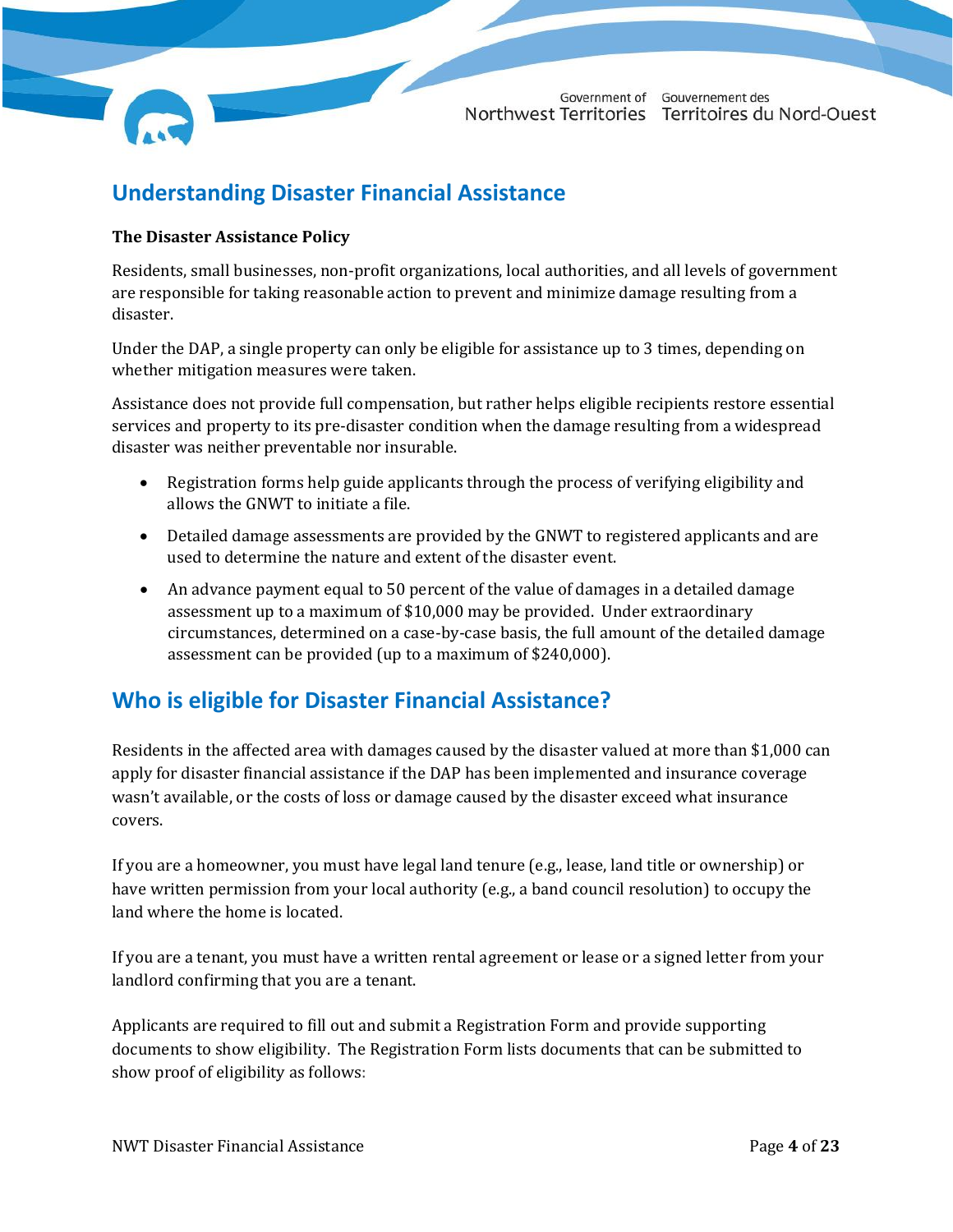| <b>Eligibility Criteria</b>                                            | <b>Homeowners</b>                                                                                                                                                                                                                                      |
|------------------------------------------------------------------------|--------------------------------------------------------------------------------------------------------------------------------------------------------------------------------------------------------------------------------------------------------|
|                                                                        | <b>Home Address</b>                                                                                                                                                                                                                                    |
| <b>Resident of the Affected</b><br>Area                                | • A utility bill (e.g., cable, water, gas, oil or power - Cell phone<br>bills are not a recognized document).                                                                                                                                          |
|                                                                        | • Revenue Canada form (NWT Income Tax Return).                                                                                                                                                                                                         |
|                                                                        | • Other documents issued by Government (including but not<br>limited to, Child Tax Benefit statement, Employment Insurance<br>Benefit statement, Canada Pension Plan statement - Driver's<br>Licences and Government IDs are excluded from this list). |
|                                                                        | • Statements issued by a bank, Trust Company or Credit Union<br>(RRSP) - Void cheques and stamped bank slips with<br>account information are not recognized documents.                                                                                 |
|                                                                        | • Insurance Policies (home, auto).                                                                                                                                                                                                                     |
|                                                                        | • A Statutory Declaration.                                                                                                                                                                                                                             |
| Damage or loss caused<br>by the disaster valued at<br>more than \$1000 | • Detailed damage assessment provided by the GNWT                                                                                                                                                                                                      |
| Proof of low income to<br>waive the minimum<br>value of damage         | • Income Tax Notice of Assessment                                                                                                                                                                                                                      |
| Damage or loss caused<br>by the disaster was not                       | • A letter or email from your insurance explaining what they will<br>pay to repair/replace your damaged property.                                                                                                                                      |
| insurable or preventable                                               | • Any documents showing that preventative actions were taken<br>where possible.                                                                                                                                                                        |

### <span id="page-5-0"></span>**What is reimbursed by Disaster Financial Assistance?**

The GNWT will hire assessors to conduct a detailed damage assessment on your home. While these assessments are needed to support your request for Disaster Assistance, insurance reports, or contractors' quotes/invoices can also be used to support your request for Disaster Assistance. Once you have this documentation, you can APPLY for disaster assistance.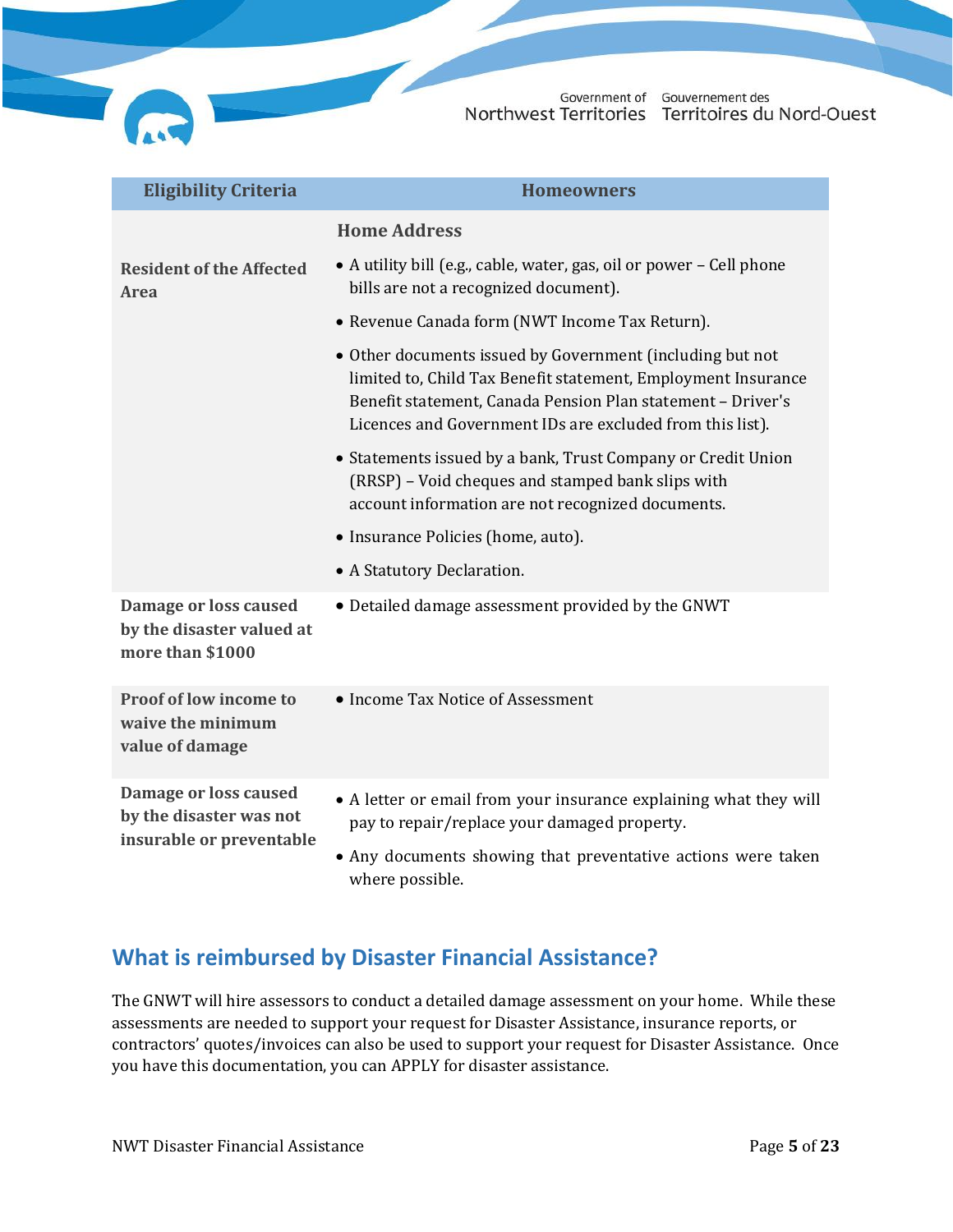

Assistance may be provided to you for loss and/or damages to your primary residence and eligible personal items in a primary residence only.

Assistance will not be provided for the first \$1,000 of eligible expenses unless a household qualifies as low-income. Disaster Financial Assistance may assist tenants and homeowners with 90 percent of the total eligible cost to replace or repair damaged property, up to a maximum of \$240,000, that is not paid by insurance or any other programs.

Assistance will only be provided to assist with eligible costs that were actually incurred by the applicant. The Eligible Costs Summary Table provided in Appendix B captures typical expenses covered through the GNWT DAP. In order to have your expenses reimbursed, you need to submit a disaster assistance claim and the required the documentation identified by MACA. Should your circumstance not fall within the categories outlined in Appendix B, or you have questions about the eligibility categories, please work with your Pathfinder to assess your situation.

When submitting a claim, applicants should list all damage and loss, and keep a record of photos, videos, warranties, or other supporting documents. Applicants should also be sure to keep all receipts related to clean up and living expenses if you have been displaced. Backup documentation including photos, receipts, invoices and logs of hours worked will be required to support your claim.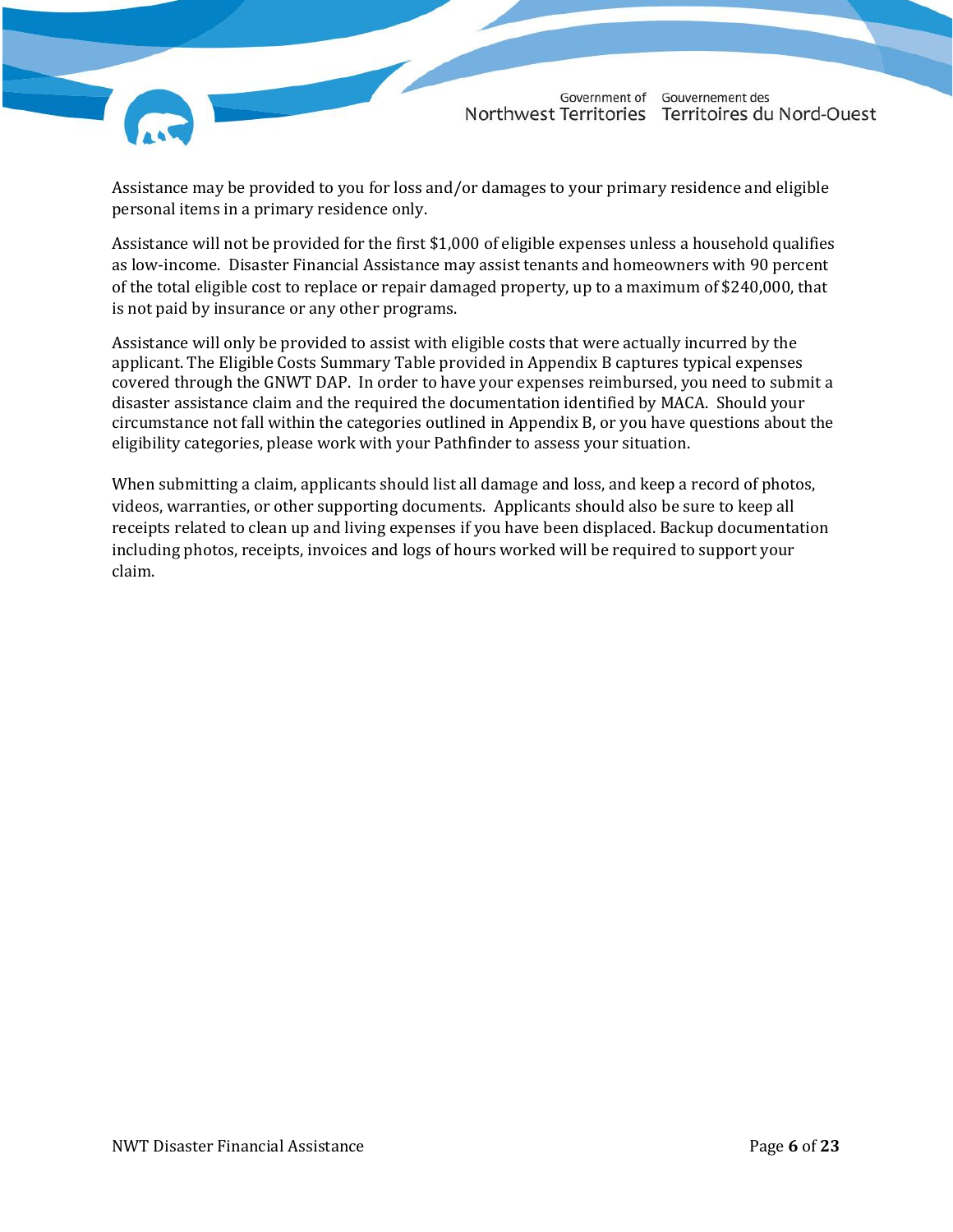### <span id="page-7-0"></span>**How to apply**

#### **1. Register**

You should register **within 90 days** of implementation of the Disaster Assistance Policy for your area. Talk to a Pathfinder by emailing a[t flood@gov.nt.ca](mailto:flood@gov.nt.ca) and/or fill out this form: <https://www.maca.gov.nt.ca/en/content/registration-form-residents>

### **2. Detailed Damage Assessment Completed**

The GNWT will hire assessors to conduct a detailed damage assessment on your home. While these assessments are needed to support your request for Disaster Assistance, insurance reports, or contractors' quotes/invoices can also be used to support your request for Disaster Assistance. Typically, detailed damage assessments take **3 weeks** to be issued after the assessors have been at your home. If you have not received your detailed damage assessment after three weeks or if you have questions about its contents, please follow up with the Pathfinder. Documentation of the actual loss or damage you experienced as a result of a disaster event is needed to file a claim for disaster assistance and to request an advance Disaster Assistance payment.

#### **3. Emergency Repairs**

The GNWT will hire contractors to assist with emergency abatement work. There can be many properties that require this work, so this process may take several weeks to complete. You can also purchase supplies and materials or hire contractors on your own. Before starting, contact your insurance company. Document all the work you do: take pictures, keep all receipts, and keep a log of the time you put in. All of this documentation will be needed for your final claim.

#### **4. Advance Payment**

You can request a one-time advance on Disaster Assistance after receiving the detailed damage assessment. This is done by filling out the Advance Payment Request Form. The Advance Payment Request Form should be submitted **within 60 days** of receiving your detailed damage assessment. The funding received from the Advance Payment is deducted off your total final eligible claim amount. You can expect your Advance Payment to be processed within **5-7 days** of submitting a completed Advance Payment request form.

#### **5. Disaster Assistance Claim**

Complete and submit a Disaster Assistance Claim Form to have your claim reviewed, your expenses assessed for eligibility and processed.

For more information speak to a Pathfinder by emailing  $flood@gov.n.t.ca$  or go to: <https://www.maca.gov.nt.ca/en/services/flood-recovery/disaster-financial-assistance>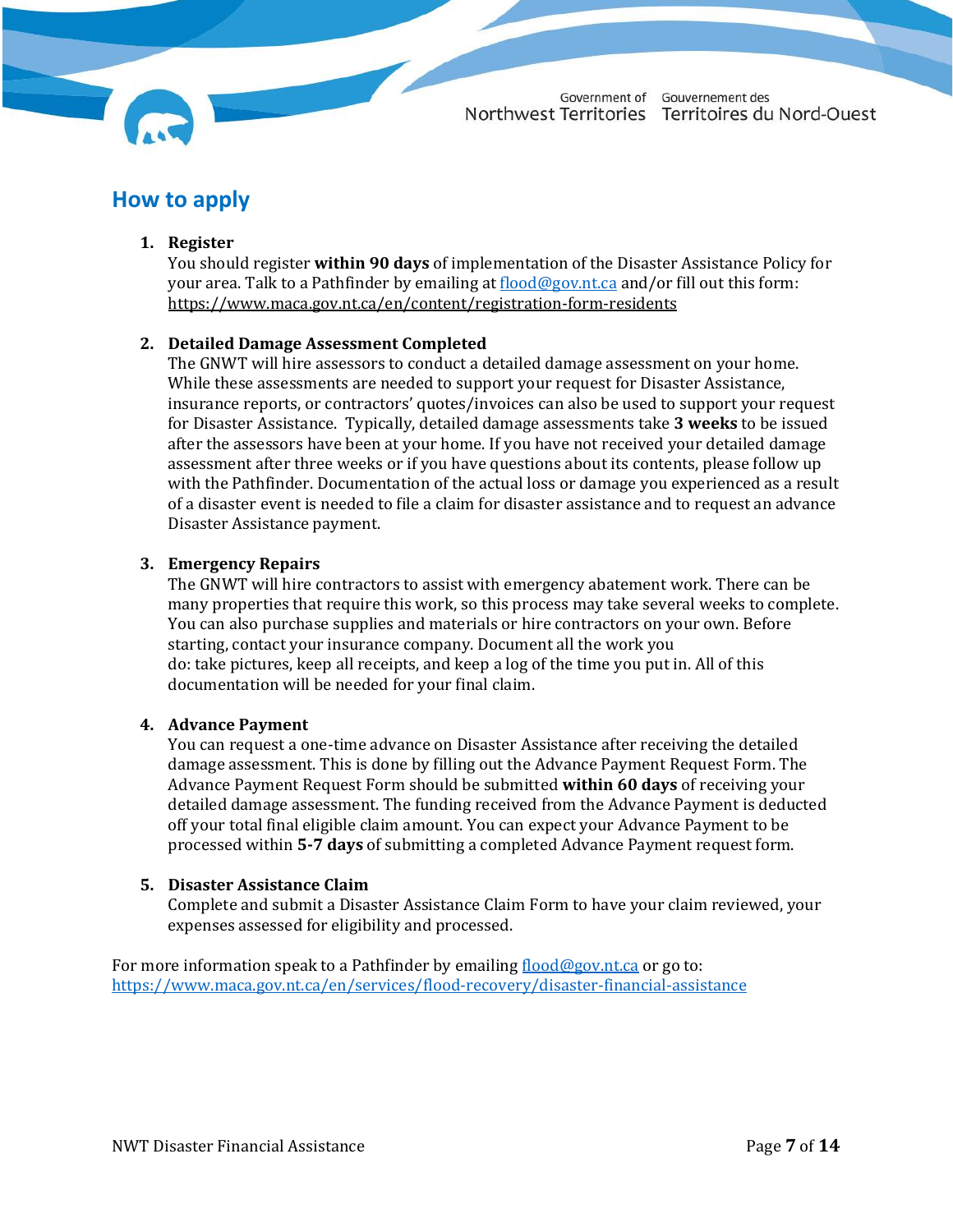### <span id="page-8-0"></span>**Making an appeal**

If you disagree with a decision that has been made with your claim for disaster assistance, you can appeal:

• Write to the Deputy Minister of MACA within 30 days of the decision on your claim for Disaster Assistance at:

> Deputy Minister Municipal and Community Affairs 600, 5201 - 50th Ave Yellowknife, NT X1A 3S9

Or by email: [flood@gov.nt.ca](mailto:public_safety@gov.nt.ca)

- Explain why you disagree with the decision.
- Appeals are accepted if a mistake was made and/or if information you provided (receipts, photos, support documents, etc.) was not considered.
- Appeals are not accepted if you disagree with the DAP itself or these Guidelines.
- Appeal decisions are final and will be sent to you in writing, explaining how and why the appeal decision was made.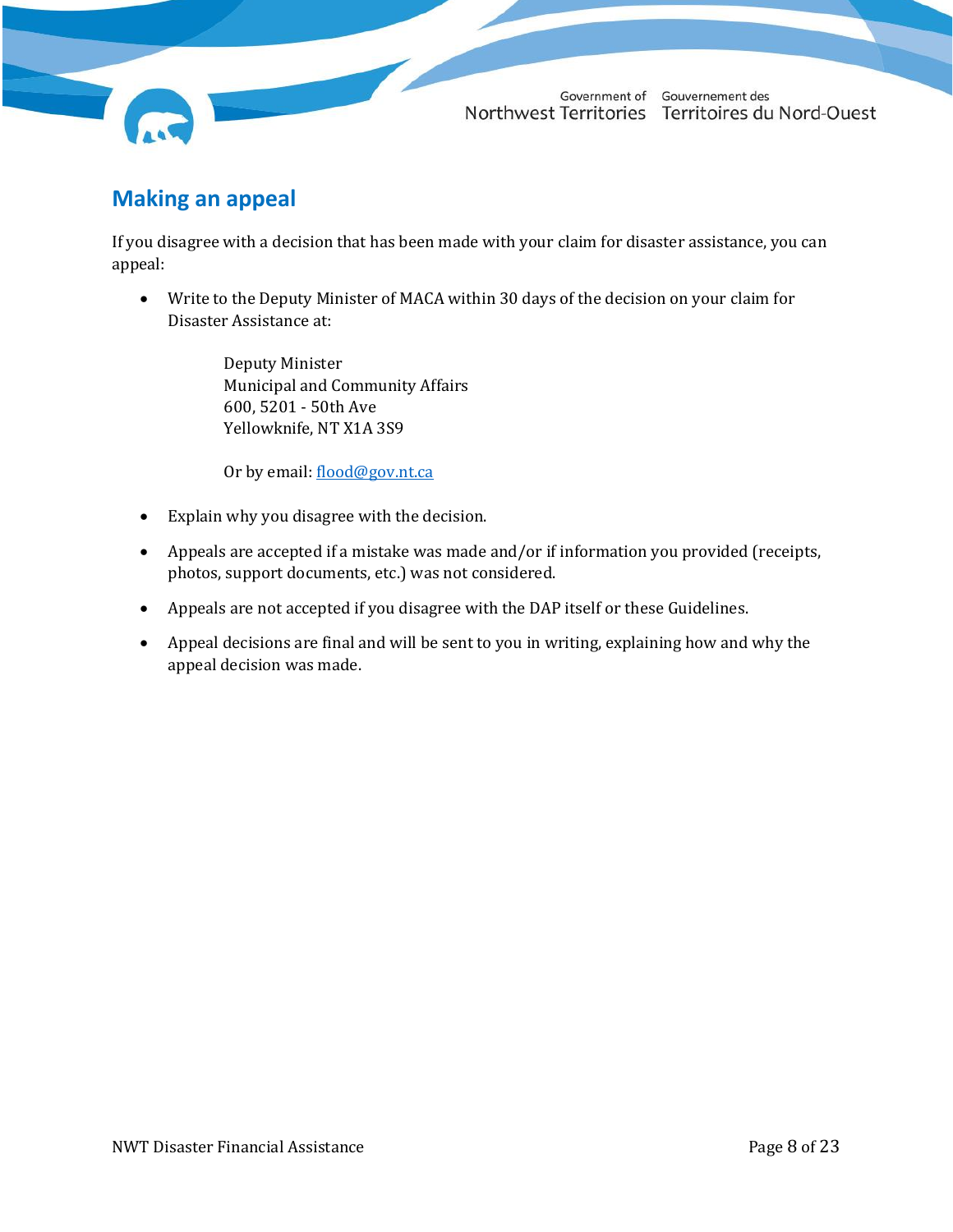

# <span id="page-9-0"></span>**Appendix A – Standardized Items List**

(starts on next page)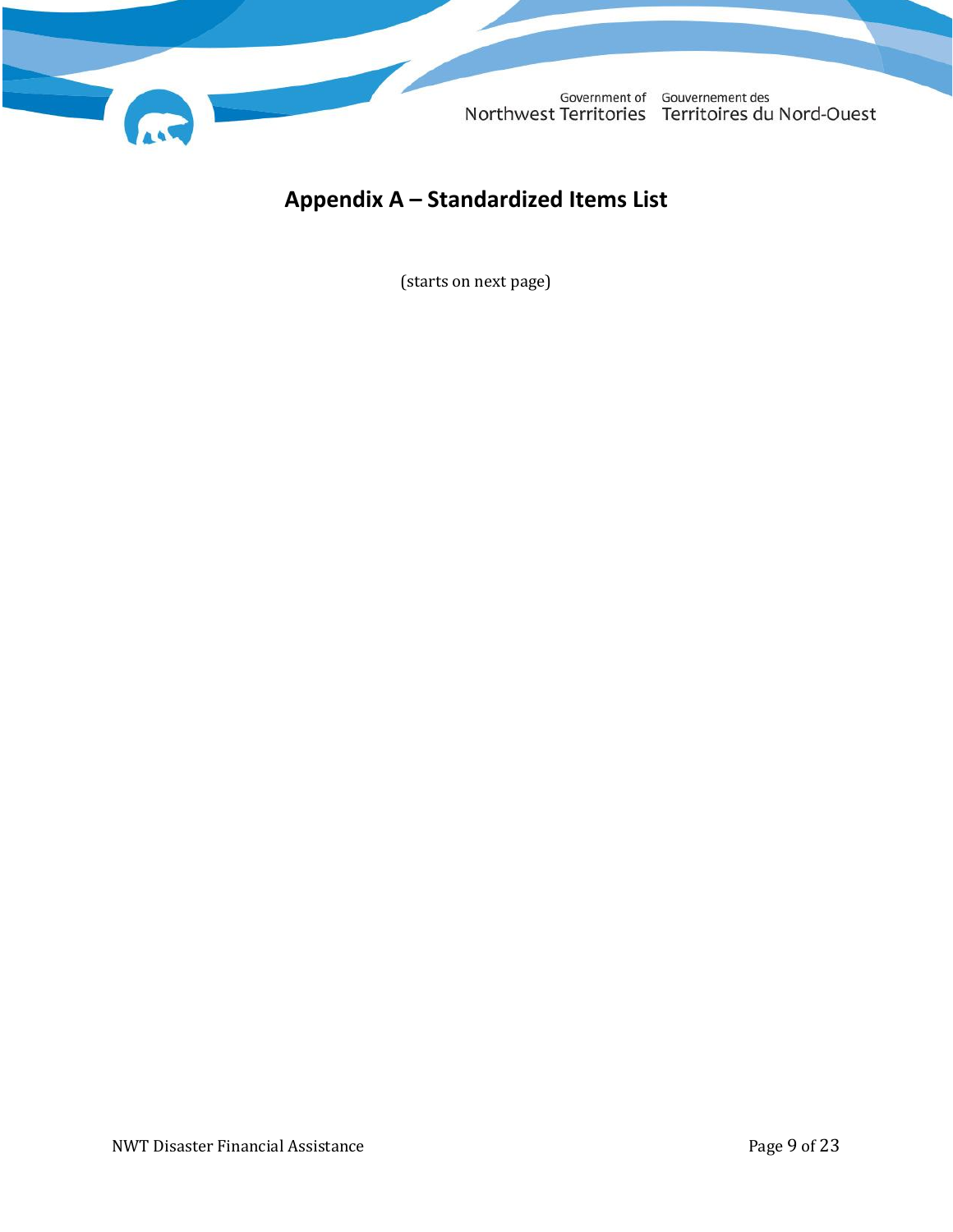

# STANDARDIZED ITEM LIST CONTENTS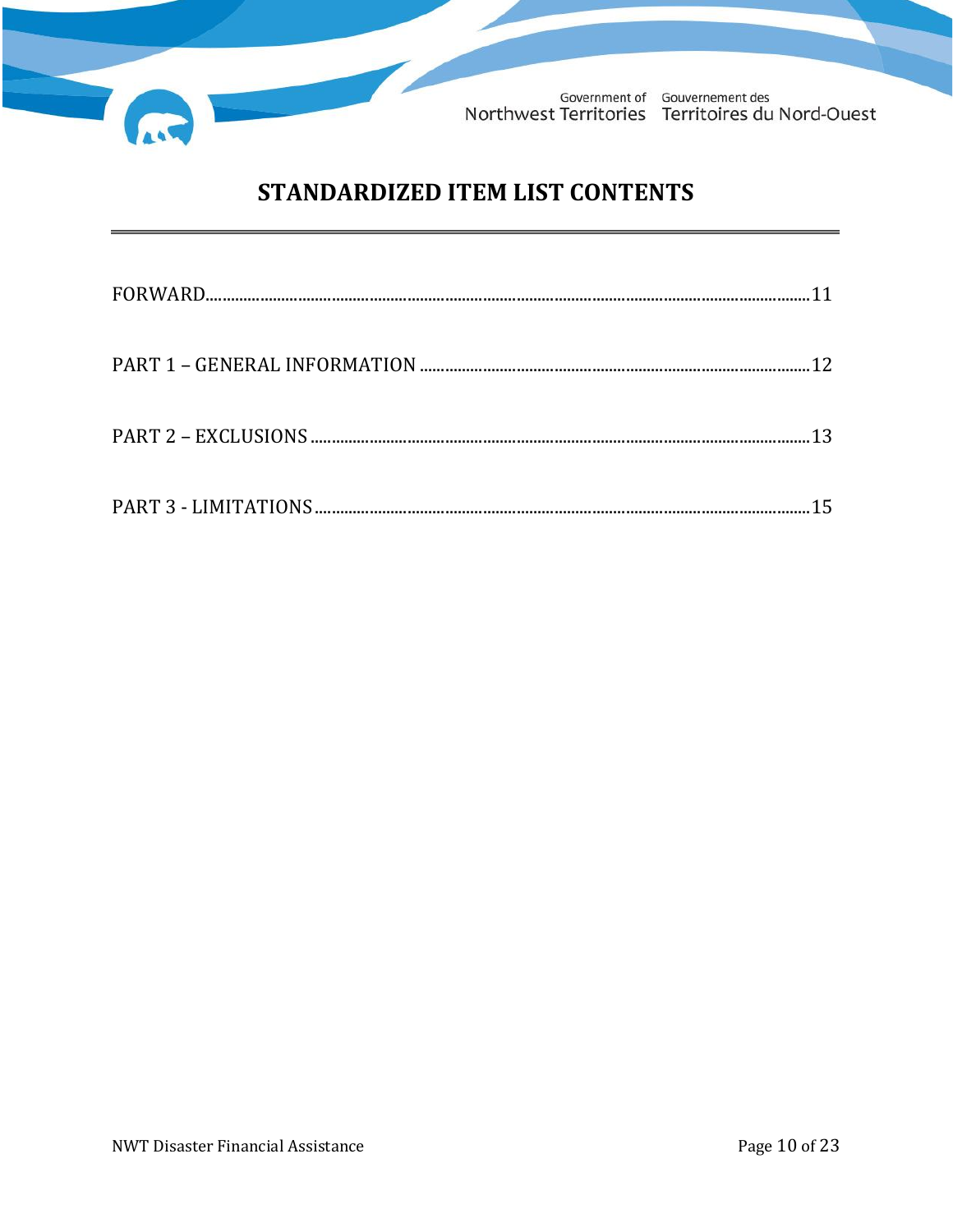# **FORWORD**

- 1. This document is produced by the Government of the Northwest Territories to standardize the evaluation and reimbursement levels for claims for damage or loss after a disaster.
- 2. This document is applicable when the Disaster Assistance Policy (DAP) has been enacted as a result of a disaster for use by the Department during their claims review process.
- 3. This document is a living document in that it is expected to require revisions from one disaster event to the next. The Government of the Northwest Territories relies upon the feedback and suggestions out of the last hazard event to keep the listing current and valid. As new items become known, as current items become out of date, and as costs change, the document must be updated to reflect these changes.
- 4. This Standard Itemized List (SIL) is effective upon receipt and supersedes all previously used lists, document or guidelines.
- 5. Anyone may offer suggestions or present recommendations for changes in writing to:

**Director – Disaster Assistance Municipal and Community Affairs Government of the Northwest Territories BOX 1320 YELLOWKNIFE NT X1A 2L9**

[flood@gov.nt.ca](mailto:flood@gov.nt.ca)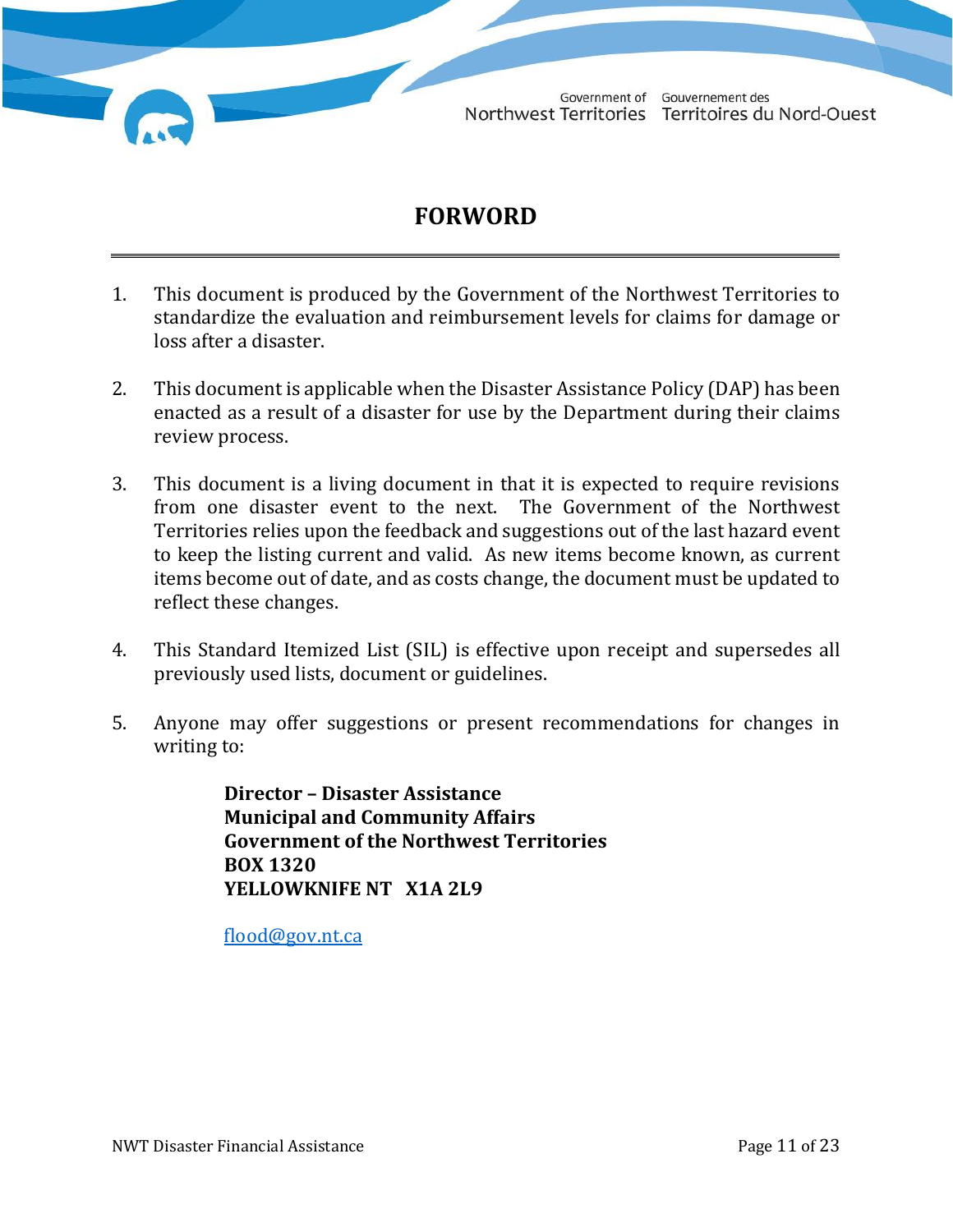### **PART 1**

# **GENERAL INFORMATION**

### **DAMAGE ASSESSMENT**

- Evaluation of damaged goods is very subjective and Professional Appraisers are specifically trained in this area.
- Professional Appraisers were retained to provide visible proof, through a damage assessment, that the Government of the Northwest Territories is treating all who have suffered losses due to a natural disaster fairly and equitably with no intention of minimizing losses that have been sustained.
- The values listed in this SIL are higher than the values listed on the damage assessments, to recognize the higher price of goods and shipping costs in the Northwest Territories.

#### **PRICES**

• Prices listed in the Limitations section represent the average of the price of the goods in Aklavik, Fort Good Hope, Fort Simpson, Hay River, Jean Marie River, Little Buffalo River and Nahanni Butte; price data was obtained from the Northwest Territories Bureau of Statistics.

### **ADDITIONAL INFORMATION TO FILL OUT CLAIMS**

- If you have receipts that exceed the maximum listed in the Limitations section, attach the receipt and include the actual cost you paid (as per your receipt) on your claim.
- Please reach out to a Pathfinder if you have any questions or if you require assistance to fill out your claim form.
- The Disaster Assistance Policy provides for 90% of total eligible costs to a maximum of \$240,000 per each claim. The contents identified in this SIL is only one component of a residential claim.
- **Assistance is provided up to a maximum of 90% of total eligible costs. For example, if you claim \$40,000, 10% is deduced from that total and you will be provided with assistance up to a maximum of \$36,000.**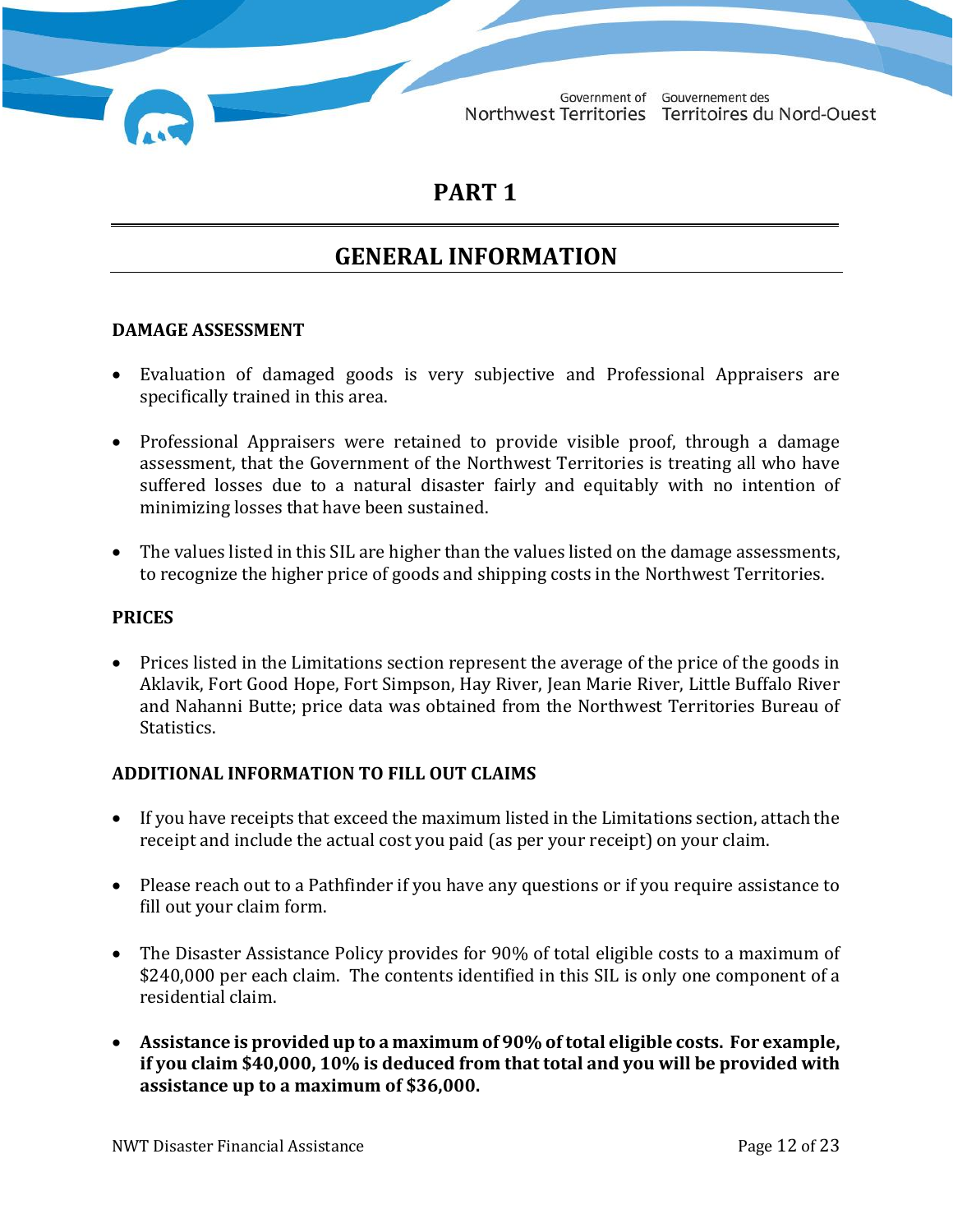**PART 2**

# **EXCLUSIONS**

### **GENERAL**

1. Disaster Assistance focuses on the essentials of everyday life when insurance is not readily and reasonably available. As a result, this section of the SIL lists those items that are excluded from assistance and should not be included on claims for assistance.

This list is not all-inclusive and if you have an item that is not on this list you can include it on your claim form and the Disaster Assistance staff will review for consideration or eligibility.

| <b>ITEM</b>                                  | <b>EXCLUSIONS</b>                                                          |
|----------------------------------------------|----------------------------------------------------------------------------|
| Automobiles                                  | All, including related items (i.e. battery                                 |
|                                              | charger)                                                                   |
| Antiques                                     | All                                                                        |
| Artwork (paintings, carvings, wall hangings, | All                                                                        |
| etc.)                                        |                                                                            |
| <b>Beverages</b>                             | Beer, wine, liquor, soft drinks, empty bottles                             |
|                                              | and containers                                                             |
| Cameras                                      | All, unless used for business, then requires                               |
|                                              | Committee recommendation                                                   |
| Cosmetics                                    | All                                                                        |
| Documents                                    | Reference and textbooks                                                    |
| Fans, rug shampooers, humidifiers            | Purchased for use in cleaning and drying                                   |
|                                              | flooded residence                                                          |
| Farm machinery                               | All                                                                        |
| Furs                                         | May be considered as a regular winter coat                                 |
|                                              | under the maximum allowed for clothing                                     |
| Insurance Differential and Deductible        | Including the difference between any amounts<br>received through insurance |
| Recreational items                           | Sports and pleasure items - bar and card                                   |
|                                              | tables, snowmobiles, skis                                                  |

### **EXCLUSION TABLE**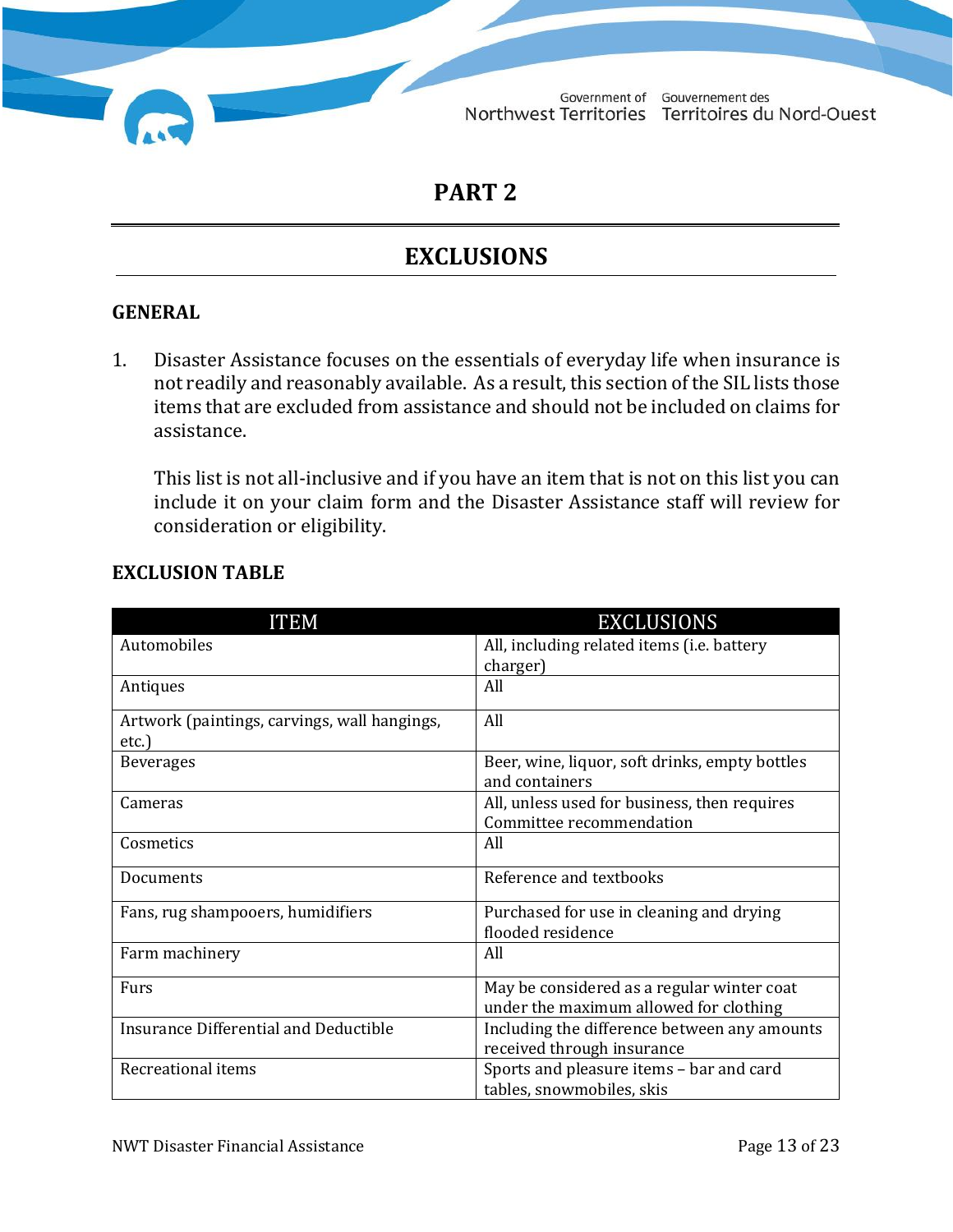

| <b>ITEM</b>                          | <b>EXCLUSIONS</b>                                                         |
|--------------------------------------|---------------------------------------------------------------------------|
| Lost wages                           | All (or any other lost income)                                            |
| Personal handheld electronic devices | All (Blackberries, iPods, cell phones)                                    |
| <b>Recreational Property</b>         | Cottages, boats, trailers, secondary residences                           |
| Stereo equipment                     | All                                                                       |
| Stored building materials            | Panelling, plywood, lumber, roofing materials,<br>insulation, paint, etc. |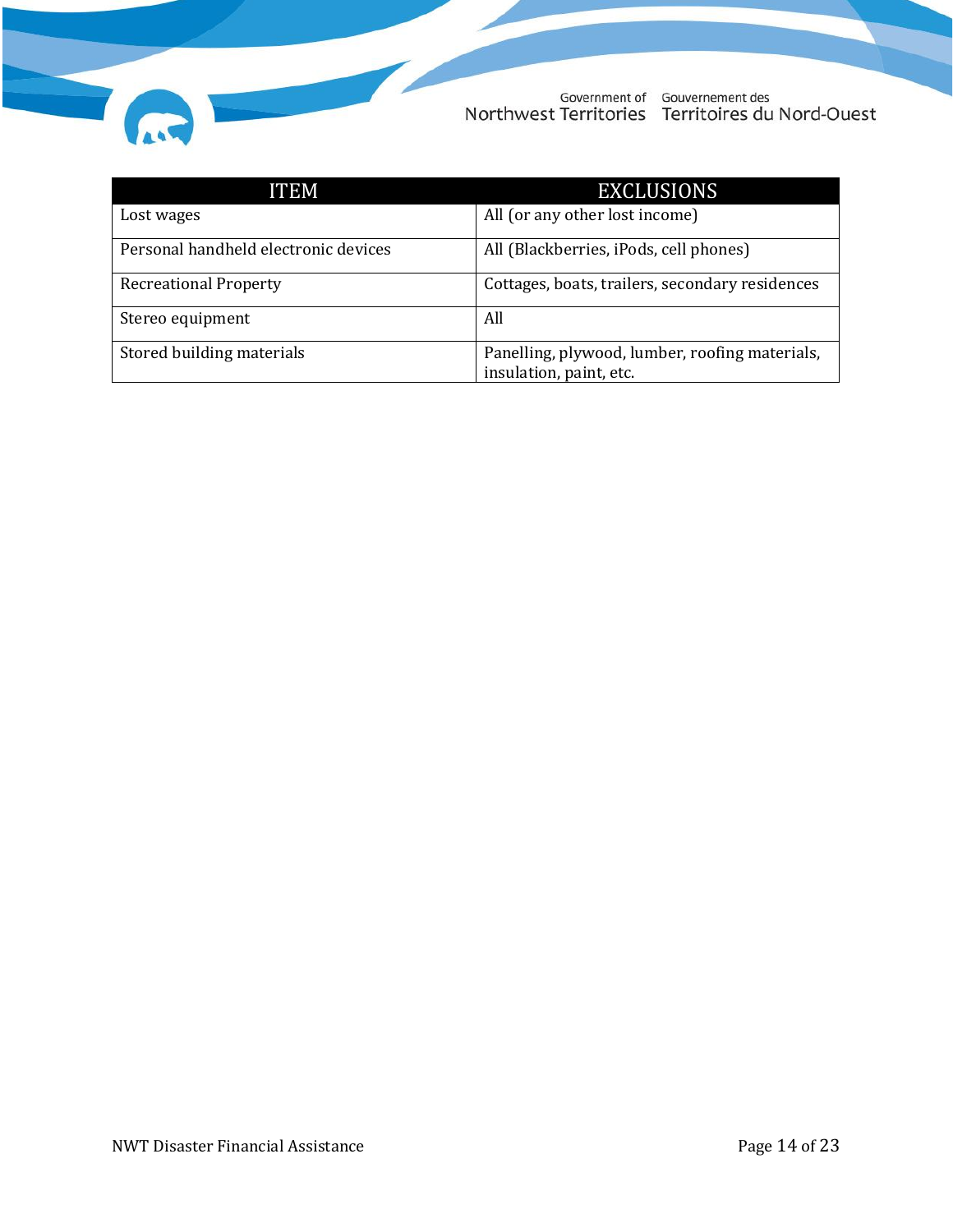### **PART 3**

# **LIMITATIONS**

### **GENERAL**

Disaster Assistance focuses on the essentials of everyday life when insurance is not readily and reasonably available. This list is not all-inclusive and if you have an item that is not on this list you can include it on your claim form and the Disaster Assistance staff will review for consideration or eligibility.

### **LIMITATIONS TABLE - DISASTER ASSISTANCE CLAIMS**

|                                                                                          |              | <b>LIMITATIONS</b>                                                    |
|------------------------------------------------------------------------------------------|--------------|-----------------------------------------------------------------------|
| <b>ITEM</b>                                                                              | <b>VALUE</b> | (per application)                                                     |
| <b>Kitchen</b>                                                                           | \$2,442.00   |                                                                       |
| Dinnerware Set (dinnerware, silverware)                                                  | \$362.00     | \$362.00 maximum                                                      |
| Linen (e.g. towels, wash clothes, tablecloths, etc.)                                     | \$130.00     | \$130.00 maximum                                                      |
| Miscellaneous (e.g. broom, mop, iron, Ironing<br>board, soap and laundry supplies, etc.) | \$325.00     | \$325.00 maximum                                                      |
| Pots and Pans                                                                            | \$650.00     | \$650.00 maximum                                                      |
| Small appliances and utensils (e.g. microwave,<br>toaster, frying pan, can opener, etc.) | \$325.00     | \$325.00 maximum                                                      |
| Table & Chair set                                                                        | \$650.00     | \$650.00 maximum                                                      |
| <b>Bedroom</b>                                                                           | \$4,612.00   |                                                                       |
| Bedroom Textiles (e.g. sheets, pillows/cases and<br>blankets)                            | \$260.00     | \$260.00 per bedroom maximum                                          |
| Bedroom suite (includes bed frame, nightstands<br>chest or drawers)                      | \$1,560.00   | \$1,560.00 per bedroom maximum                                        |
| Mattress and box spring (queen bed and metal<br>frame pricing)                           | \$2,156.00   | Maximum of \$2,156.00 each, to a<br>maximum of 4                      |
| Bedroom Miscellaneous (e.g. alarm clocks, lamps,<br>laundry hamper, table/desk)          | \$636.00     | Maximum of \$636.00, to a maximum of<br>4                             |
| <b>Dresser</b>                                                                           | \$529.00     | Max 1 per bedroom if not submitting for<br>a bedroom suite            |
| Nightstand(s)                                                                            | \$506.00     | Max 1 per bedroom if not submitting for<br>a bedroom suite            |
| Crib                                                                                     | \$549.00     | Replaces a mattress and box spring<br>room if there is a child's room |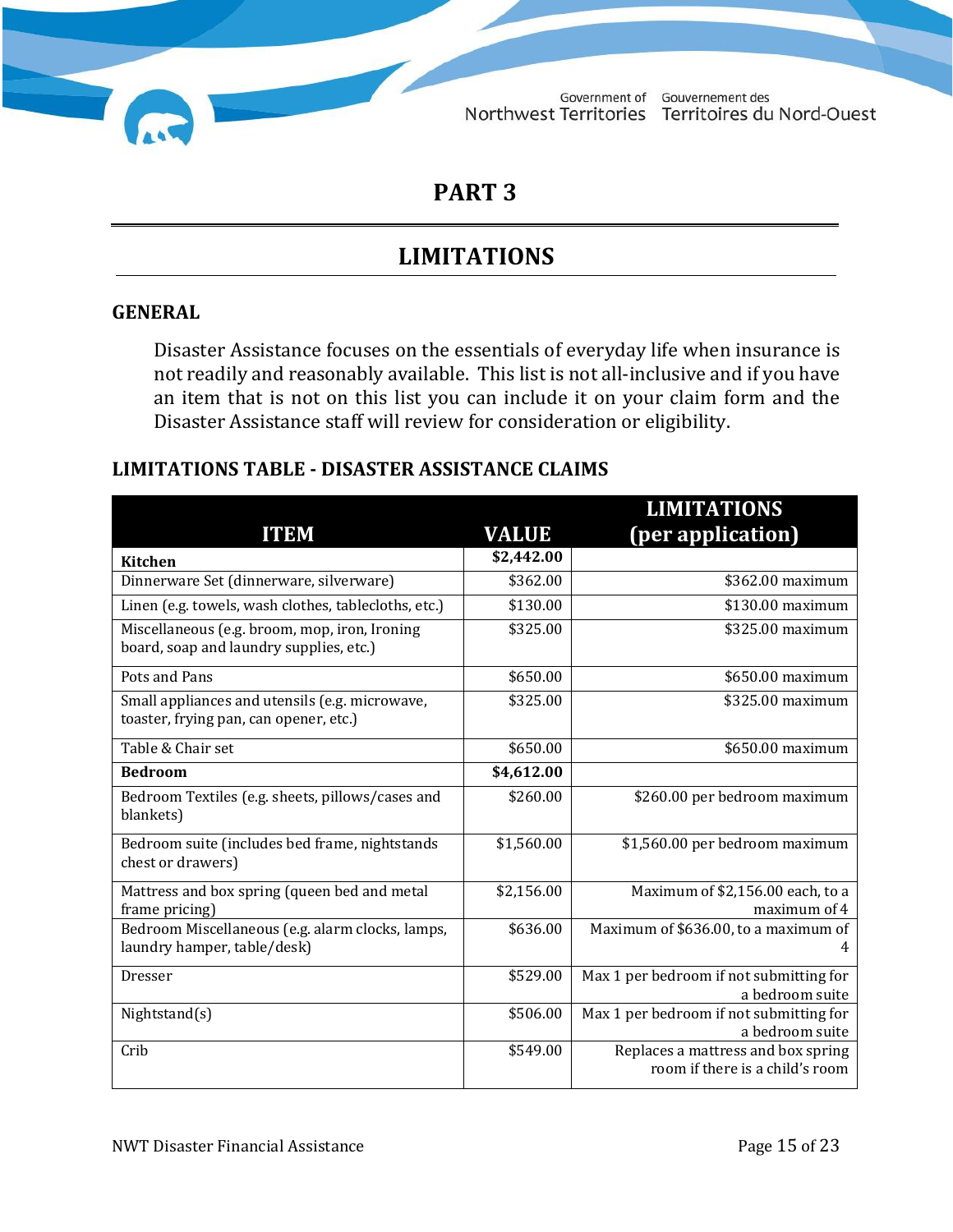|                                                                                                            |                     | <b>LIMITATIONS</b>                                                                      |
|------------------------------------------------------------------------------------------------------------|---------------------|-----------------------------------------------------------------------------------------|
| <b>ITEM</b>                                                                                                | <b>VALUE</b>        | (per application)                                                                       |
| Crib mattress and linens                                                                                   | \$468.00            | Replaces a mattress and box spring<br>room if there is a child's room                   |
|                                                                                                            |                     | <b>LIMITATIONS</b>                                                                      |
| <b>ITEM</b>                                                                                                | <b>VALUE</b>        | (per application)                                                                       |
| <b>Living Room</b>                                                                                         | \$6,723.00          |                                                                                         |
| <b>Bookcase</b>                                                                                            | \$293.00            | $$293.00$ maximum                                                                       |
| Chair                                                                                                      | \$917.00            | \$917.00 maximum                                                                        |
| Couch/Sofa                                                                                                 | \$1,534.00          | \$1,534.00 maximum                                                                      |
| Home Entertainment System                                                                                  | \$1,336.00          | 1 per household, \$1,336.00 maximum                                                     |
| Television                                                                                                 | \$683.00            | \$683.00, for repair or replacement, 1<br>maximum                                       |
| Living Room Suite                                                                                          | \$2,600.00          | \$2,600.00 1 maximum (excludes coffee<br>and end tables)                                |
| Living Room Miscellaneous (e.g. lamps, fan,<br>cordless phone, etc.)                                       | \$650.00            | \$650.00 maximum                                                                        |
| Coffee and end table set                                                                                   | \$1,161.00          | \$1,161.00 maximum                                                                      |
| <b>Bathroom</b>                                                                                            | \$519.00            |                                                                                         |
| Bathroom Miscellaneous - Full Bathroom (e.g.<br>towels, wash cloths, shower curtain, garbage can,<br>etc.) | \$519.00            | One full bathroom per house                                                             |
| Bathroom Miscellaneous - Half Bathroom                                                                     | \$170.00            | One half bathroom if identified in the<br>assessment                                    |
| <b>Large Appliances</b>                                                                                    | \$6,638.60          |                                                                                         |
| Deep Freezer                                                                                               | \$655.00            | \$655.00, 1 maximum                                                                     |
| Dishwasher                                                                                                 | \$1,137.00          | \$1,137, 1 maximum                                                                      |
| Fridge                                                                                                     | \$1,331.00          | \$1,331.00, 1 maximum                                                                   |
| Stove/Range                                                                                                | \$1,040.00          | \$1,040, 1 maximum                                                                      |
| Washer and dryer                                                                                           | \$1,9500.00         | \$1,950 maximum for 1 set                                                               |
| <b>Laundry Room</b>                                                                                        | \$263.00            |                                                                                         |
| Ironing miscellaneous                                                                                      | \$154.00            | \$154.00, 1 maximum                                                                     |
| Shelving                                                                                                   | \$109.00            | \$109.00, 1 maximum                                                                     |
|                                                                                                            | <b>Home Staples</b> |                                                                                         |
| <b>Household Miscellaneous</b>                                                                             |                     |                                                                                         |
| Air conditioners, purifiers, medical filtering<br>equipment, etc.                                          |                     | As appraised and supported by a<br>medical certificate indicating they are<br>required. |
| Barbeque                                                                                                   | \$130.00            | \$330.00, 1 maximum                                                                     |
| <b>Bicycles</b>                                                                                            | \$342.00            | \$342.00, 1 maximum                                                                     |

ſ.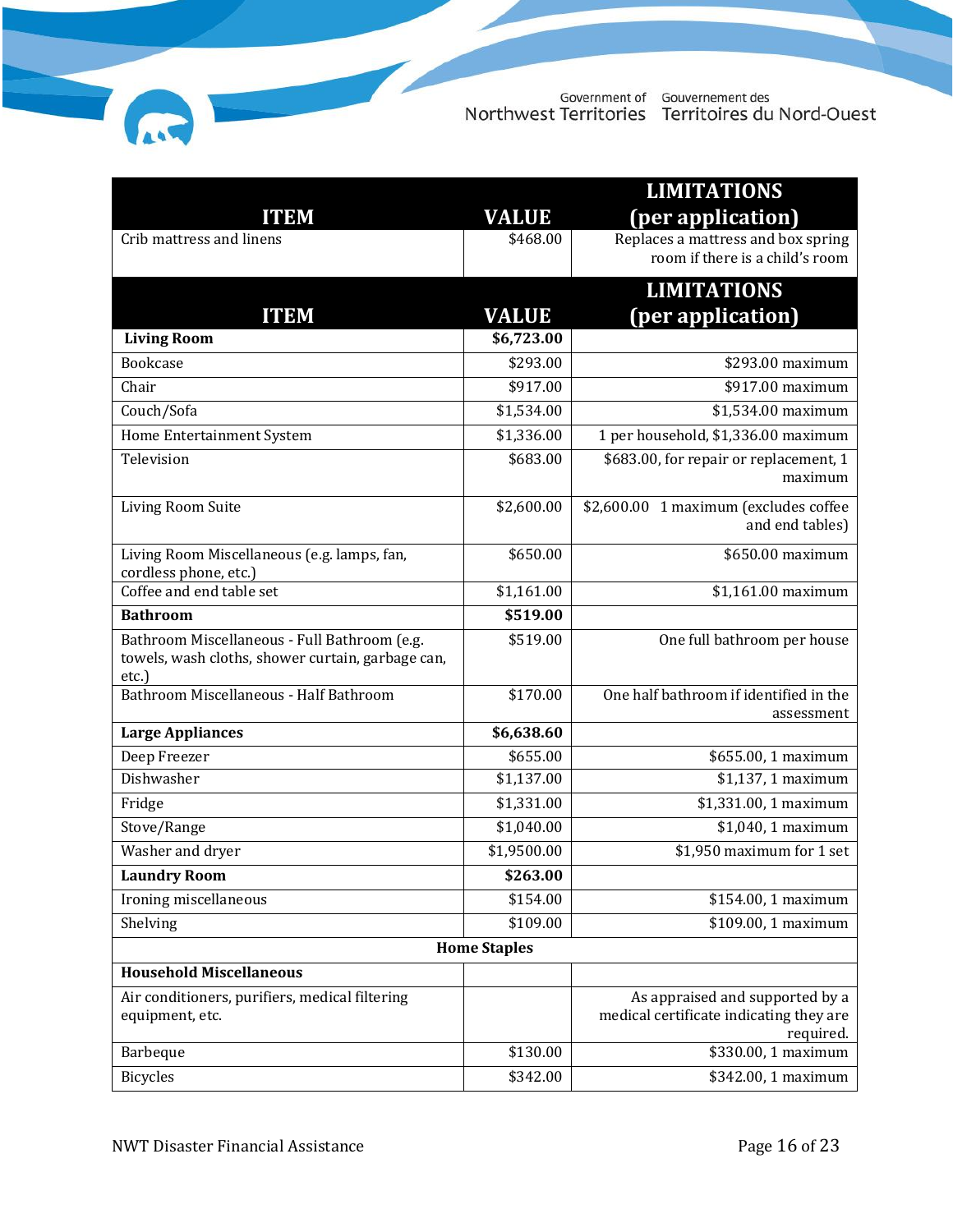|                                                                                                                                                |              | <b>LIMITATIONS</b>                                                                                                                                                                                                      |
|------------------------------------------------------------------------------------------------------------------------------------------------|--------------|-------------------------------------------------------------------------------------------------------------------------------------------------------------------------------------------------------------------------|
| <b>ITEM</b>                                                                                                                                    | <b>VALUE</b> | (per application)                                                                                                                                                                                                       |
| Clothing                                                                                                                                       | \$1,660      | Up to a maximum of \$1,660 for each<br>permanent is a permanent resident in<br>the home                                                                                                                                 |
| Computer or iPad                                                                                                                               | \$1,336.00   | \$1,336.00, 1 maximum per application                                                                                                                                                                                   |
| Food in longer-term storage in freezers or<br>vegetables stored in root cellars                                                                | \$1,000.00   | 1 maximum per application                                                                                                                                                                                               |
| Toys, Games and Books                                                                                                                          | \$250.00     | \$250.00 maximum per application<br>unless used for livelihood, then at<br>appraised value.                                                                                                                             |
| Vacuum cleaner- household                                                                                                                      | \$650.00     | If purchased in lieu of rental for clean-<br>up, 50% of purchase price to a<br>maximum of \$650.00.                                                                                                                     |
| Water softener                                                                                                                                 |              | Pay as appraised and supported by a<br>medical certificate                                                                                                                                                              |
| <b>Wood Burning Stove</b>                                                                                                                      | \$2,752.00   | Eligible if wood burning stove is<br>primary source of heat                                                                                                                                                             |
| <b>Personal Related</b>                                                                                                                        |              |                                                                                                                                                                                                                         |
| Glasses, (prescription eye), dentures, medicine<br>insurance, pay as appraised                                                                 |              | If applicant did not get assistance from<br>medical. Receipts required                                                                                                                                                  |
| Suitcases                                                                                                                                      | \$260.00     | One set of three per adult - maximum<br>\$260.00 per set                                                                                                                                                                |
| <b>Other</b>                                                                                                                                   |              |                                                                                                                                                                                                                         |
| Clean-up                                                                                                                                       | \$2,000.00   | For household and yard clean up, a<br>maximum of \$2,000.00. If work is<br>completed by the applicant, labour set<br>at \$20.00 per hour. Work completed by<br>a contractor or other outside help,<br>require receipts. |
| Electrical bills - during the period contractors<br>were at your home using fans, generators, etc. as<br>part of the immediate abatement work. |              | Bills demonstrating the increase during<br>this time period must be included with<br>the claim.                                                                                                                         |
| Garages                                                                                                                                        |              | Attached garage - contents will be<br>identified in assessment report.<br>Detached garage is not eligible.                                                                                                              |
| Garden tools and supplies                                                                                                                      | \$130.00     | \$130.00 maximum                                                                                                                                                                                                        |
| Infant Highchair                                                                                                                               | \$284.00     | \$284.00, 1 maximum                                                                                                                                                                                                     |
| <b>Infant Stoller</b>                                                                                                                          | \$378.00     | \$378.00, 1 maximum                                                                                                                                                                                                     |
| Lawnmower                                                                                                                                      | \$330.00     | \$330.00 maximum                                                                                                                                                                                                        |
| Lumber and other materials if you did your own<br>home repairs                                                                                 |              | Requires receipts.                                                                                                                                                                                                      |
| Playpen                                                                                                                                        | \$237.00     | 1 maximum                                                                                                                                                                                                               |
| Septic tank cleaning and flushing                                                                                                              |              | Requires receipts.                                                                                                                                                                                                      |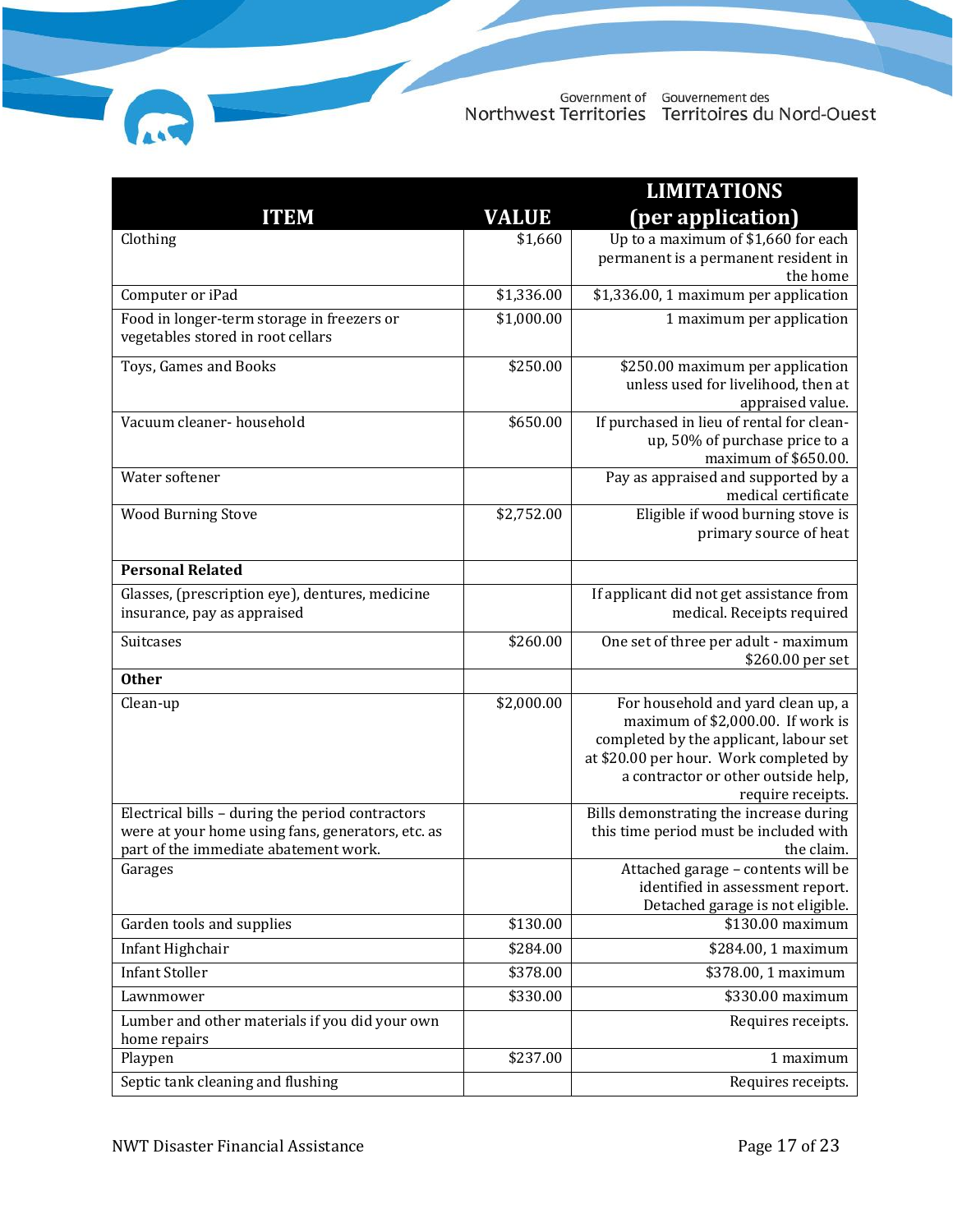|                |              | <b>LIMITATIONS</b>                      |
|----------------|--------------|-----------------------------------------|
| <b>ITEM</b>    | <b>VALUE</b> | (per application)                       |
| Sewing machine | \$325.00     | \$325.00 maximum (including cabinet)    |
| Snowblower     | \$1,579.00   | 1 maximum                               |
|                |              |                                         |
| Tools          | \$260.00     | Household maximum \$260.00. Tools       |
|                |              | used for livelihood are eligible to the |
|                |              | appraised value.                        |

#### **Other Items not listed**

If you have a claim for other items not listed, you, must provide information on your claim demonstrating the essential nature of the item and receipts if you have them. A reminder that disaster assistance is not a compensation or insurance program but is intended to address the loss of essential items only. It is not intended to replace every single item that was damaged or lost as a result of the disaster.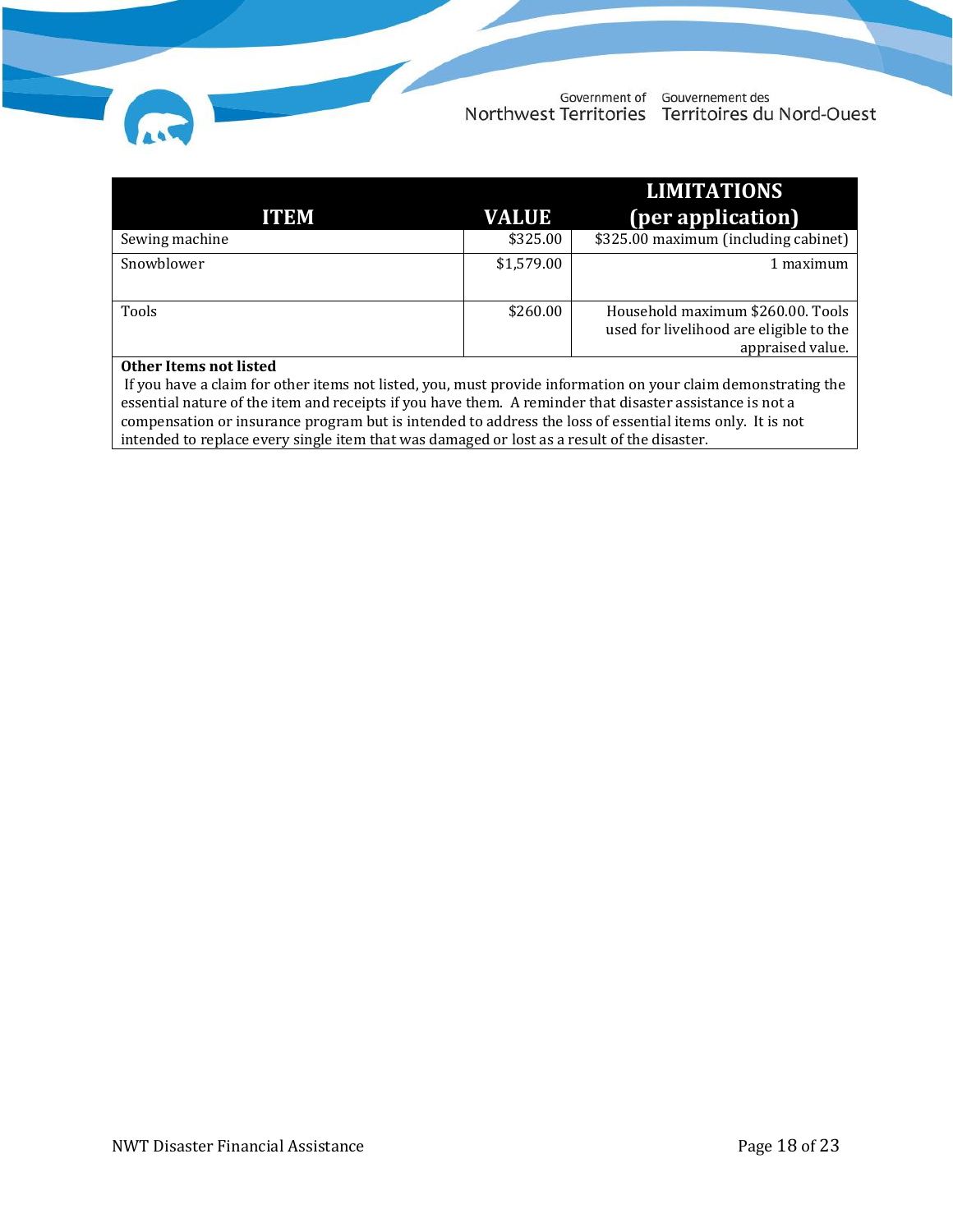# **Appendix B – Eligible Costs Summary Table**

<span id="page-19-0"></span>

|                                                                                                                                                 | <b>Expense</b><br>categories         | <b>Residents</b><br>(residents)                                                                                                                                                                                                                                                                                                                                                                                                                                                                                                                                                                                                                                                                           |
|-------------------------------------------------------------------------------------------------------------------------------------------------|--------------------------------------|-----------------------------------------------------------------------------------------------------------------------------------------------------------------------------------------------------------------------------------------------------------------------------------------------------------------------------------------------------------------------------------------------------------------------------------------------------------------------------------------------------------------------------------------------------------------------------------------------------------------------------------------------------------------------------------------------------------|
|                                                                                                                                                 | <b>Flood Zone</b><br>Eligibility     | If the 100-year flood level or historical high-water level (whichever is higher) is<br>surpassed, structures mitigated to that level may be eligible.<br>Areas in a flood way or fringe will not be eligible unless they have been<br>mitigated to the 100-year flood level or historical high-water levels.                                                                                                                                                                                                                                                                                                                                                                                              |
| <b>RESPONSE</b><br>(From the point                                                                                                              | <b>Actions to</b><br>prevent damage  | Raising or moving furniture.<br>$\bullet$<br>Transporting and storing furniture for a maximum of six (6) months.<br>Renting equipment or paying for services such as building embankments,<br>digging a ditch, or any other measure taken based on orders from the<br>community government or the GNWT.<br>Boarding up doors and windows.<br>Reconnecting essential services (e.g., power) that were disconnected as a<br>precaution to prevent damage.                                                                                                                                                                                                                                                   |
| of imminent<br>danger to when a<br>safety assessment<br>has been<br>conducted by the<br>community<br>government and<br>the risk has<br>passed.) | <b>Evacuation</b><br><b>Expenses</b> | The GNWT establishes evacuation centres to ensure everyone has a safe place to<br>shelter and eat if they have been evacuated from a community. These evacuation<br>centres are typically group lodging settings.<br>If an evacuee is assessed by the health system as not suitable for staying<br>in a group setting, they will be placed in alternative accommodations<br>which will be paid for by the GNWT.<br>Costs are not eligible if:<br>You chose to evacuate to a setting other than lodging that has been<br>approved by the GNWT.<br>You self-evacuate on your own, rather than as a result of an evacuation<br>order, and seek lodging at a setting other than that approved by the<br>GNWT. |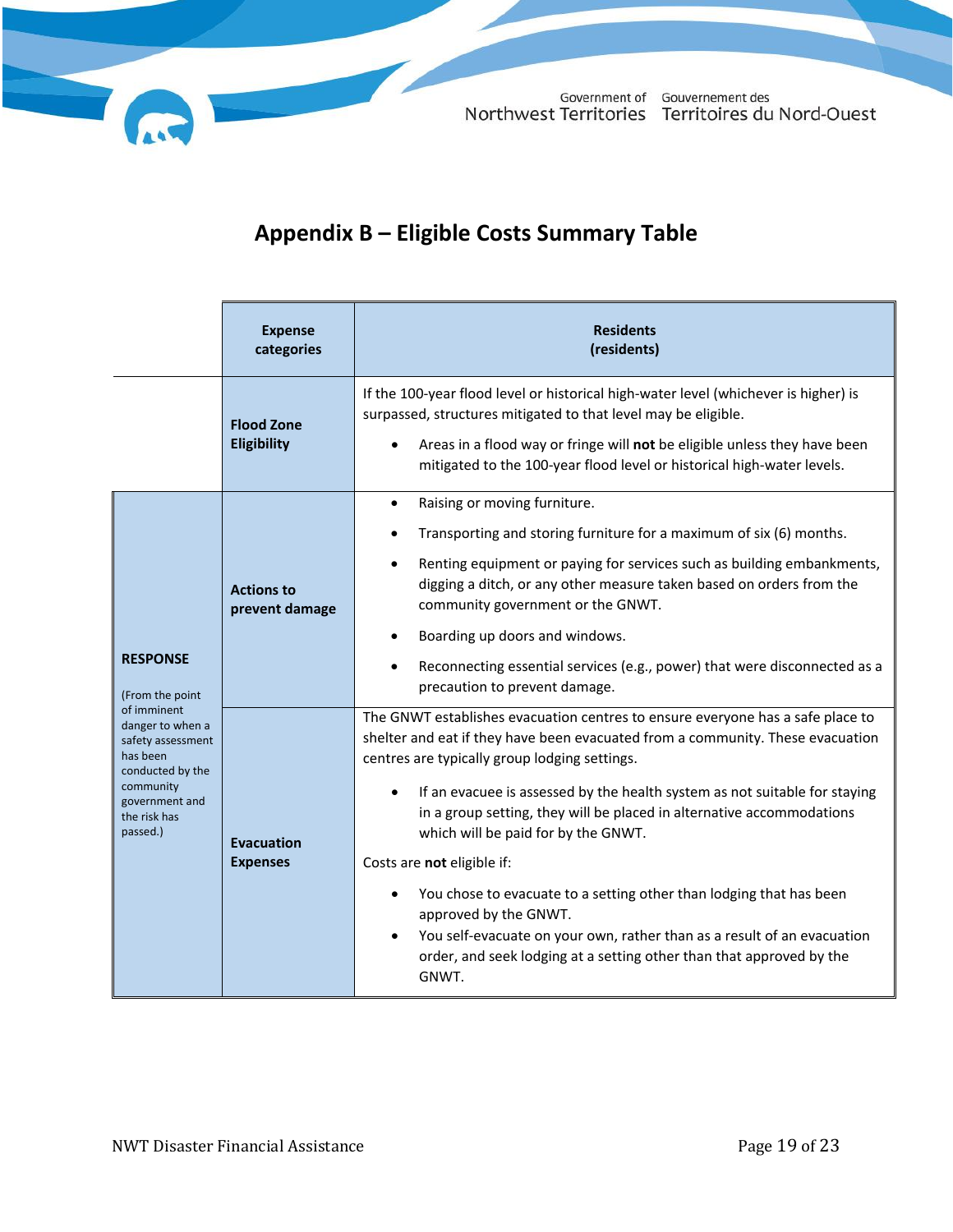|                                                                                                                                          | <b>Expense</b><br>categories       | <b>Residents</b><br>(residents)                                                                                                                                                                                                                                                                                                                                                                                                                                                                                                                                                                                      |
|------------------------------------------------------------------------------------------------------------------------------------------|------------------------------------|----------------------------------------------------------------------------------------------------------------------------------------------------------------------------------------------------------------------------------------------------------------------------------------------------------------------------------------------------------------------------------------------------------------------------------------------------------------------------------------------------------------------------------------------------------------------------------------------------------------------|
| <b>RECOVERY</b><br>(Once it is safe to<br>return to the<br>disaster area and<br>activities to try to<br>return to normal<br>have begun.) | <b>Cleanup and</b><br>disinfection | Pumping excess water.<br>$\bullet$<br>Removing damaged furniture.<br>Cleaning and disinfecting your home.<br>Removing building materials to prevent mould or other hazards.<br>$\bullet$<br>Removing debris like trees and branches.<br>Removing contaminated soil.<br>Using dehumidifiers, pumps, dumpsters, generator, or fans.<br>Residents can be reimbursed for the:<br>Cost of contractor.<br>Cost of cleaning and disinfecting products.<br>Tipping fees at solid waste facilities.<br>Rental fees of equipment.<br>Time the resident spent cleaning at a rate of \$20/hour up to a maximum<br>of 2,000 hours |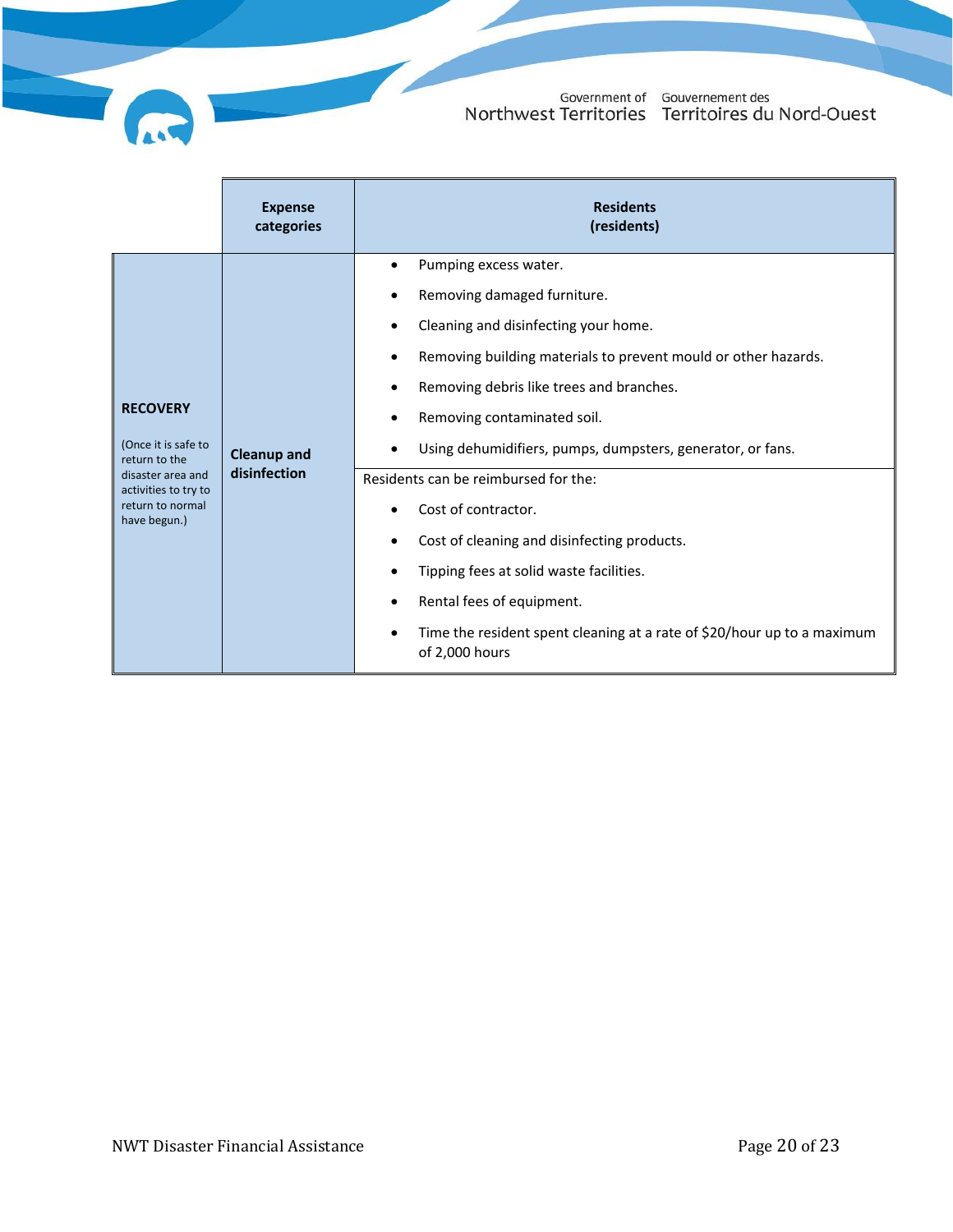

|                                                                                                                                          | <b>Expense</b><br>categories                                                                                                                                                                                                                       | <b>Residents</b><br>(residents)                                                                                                                                                                                                                                                                                                                                                                                                                                                                                                                                                                                                                                                                                                                                                                      |
|------------------------------------------------------------------------------------------------------------------------------------------|----------------------------------------------------------------------------------------------------------------------------------------------------------------------------------------------------------------------------------------------------|------------------------------------------------------------------------------------------------------------------------------------------------------------------------------------------------------------------------------------------------------------------------------------------------------------------------------------------------------------------------------------------------------------------------------------------------------------------------------------------------------------------------------------------------------------------------------------------------------------------------------------------------------------------------------------------------------------------------------------------------------------------------------------------------------|
|                                                                                                                                          | Displacement expenses refer to the period after evacuation centres have been<br>stood down and you can go back to your community.<br>Displacement allowance amounts are based on family size as indicated in the<br>registration forms as follows: |                                                                                                                                                                                                                                                                                                                                                                                                                                                                                                                                                                                                                                                                                                                                                                                                      |
| <b>RECOVERY</b><br>(Once it is safe to<br>return to the<br>disaster area and<br>activities to try to<br>return to normal<br>have begun.) | <b>Displacement</b><br>expenses                                                                                                                                                                                                                    | \$500/month - household of 1<br>$\circ$<br>\$1,000/month - household of 2-5<br>$\circ$<br>\$1,500/month - household of 6 or more<br>$\circ$<br>These costs are not eligible if:<br>You were able to return to your home,<br>$\circ$<br>Accommodations provided by the GNWT were available, unless you<br>$\circ$<br>can show that space was not available or not suitable due to an<br>accessibility or health issue.<br>You are asked to leave an accommodation (e.g., hotel or evacuation<br>$\circ$<br>centre), provided by the GNWT, for being disrespectful to their staff,<br>other occupants, or damaging their property.<br>Paid for a maximum of six (6) months if you are out of your home for 10<br>days or more in a given month. Extensions may be provided on a<br>case-by-case basis. |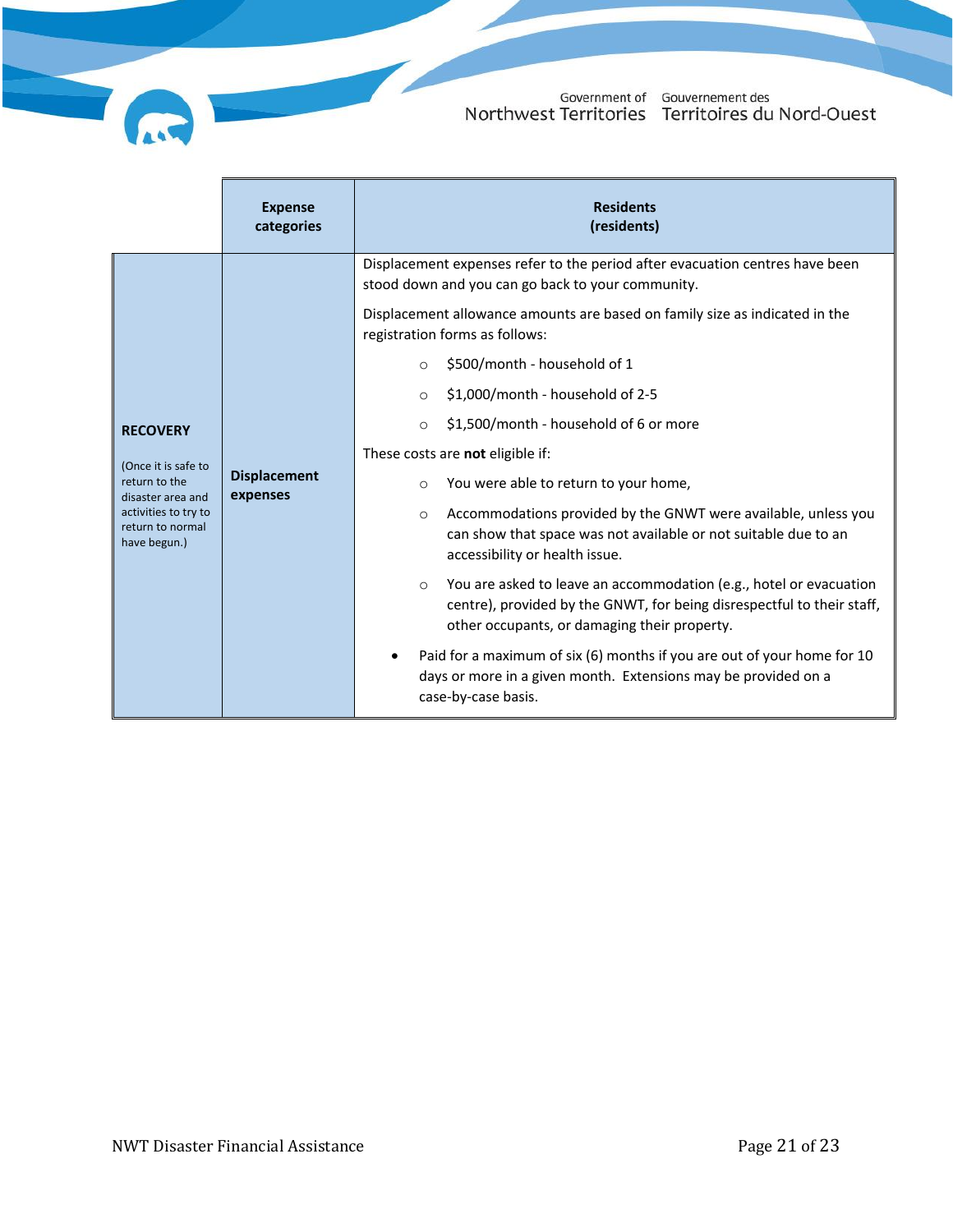|                                                                                                                                          | <b>Expense</b><br>categories | <b>Residents</b><br>(residents)                                                                                                                                                                                                                                                                    |
|------------------------------------------------------------------------------------------------------------------------------------------|------------------------------|----------------------------------------------------------------------------------------------------------------------------------------------------------------------------------------------------------------------------------------------------------------------------------------------------|
| <b>RECOVERY</b><br>(Once it is safe to<br>return to the<br>disaster area and<br>activities to try to<br>return to normal<br>have begun.) | <b>Essential</b><br>contents | Items eligible are listed in the Standard Items List. Examples include:                                                                                                                                                                                                                            |
|                                                                                                                                          |                              | Essential appliances such as a refrigerator, freezer, stove/range,<br>dishwasher, clothes washer and clothes dryer.                                                                                                                                                                                |
|                                                                                                                                          |                              | Essential clothing.<br>$\bullet$                                                                                                                                                                                                                                                                   |
|                                                                                                                                          |                              | Basic furniture for bedrooms such as beds, mattresses, bed sheets and<br>dressers.                                                                                                                                                                                                                 |
|                                                                                                                                          |                              | Basic furniture for the kitchen such as a table, chairs, dishes, pots and<br>$\bullet$<br>pans and utensils.                                                                                                                                                                                       |
|                                                                                                                                          |                              | Basic items to maintain the exterior of your home such as a lawnmower,<br>chainsaw and snow blower.                                                                                                                                                                                                |
|                                                                                                                                          |                              | Items for children such as a crib, stroller, highchair and car seat or<br>$\bullet$<br>booster seat.                                                                                                                                                                                               |
|                                                                                                                                          |                              | Home office basic items like a computer.                                                                                                                                                                                                                                                           |
|                                                                                                                                          |                              | Essential equipment you need for your studies or work like reference<br>books, tools, and informatics device.                                                                                                                                                                                      |
|                                                                                                                                          |                              | Food stored in your freezer or vegetables stored in root cellars.                                                                                                                                                                                                                                  |
|                                                                                                                                          | <b>Repairs of homes</b>      | The detailed damage assessment, paid for by the GNWT, will be used to identify<br>the extent of damage caused by the disaster. Assistance will only be provided for<br>eligible damages, such as:                                                                                                  |
|                                                                                                                                          |                              | Repairs to the foundation, exterior siding, structure (showers and<br>$\bullet$<br>bathtubs, toilets, floors, windows, doors, ceilings and walls), roof,<br>chimney, and plumbing, heating, air exchange and electrical systems, and<br>cleaning, flushing, repair or replacement of septic tanks. |
|                                                                                                                                          |                              | Removing contaminated soil by fuel spill caused by a tipped over fuel<br>tank.                                                                                                                                                                                                                     |
|                                                                                                                                          |                              | Repairs to your driveways for access or safety reasons.                                                                                                                                                                                                                                            |

 $\overline{\phantom{a}}$